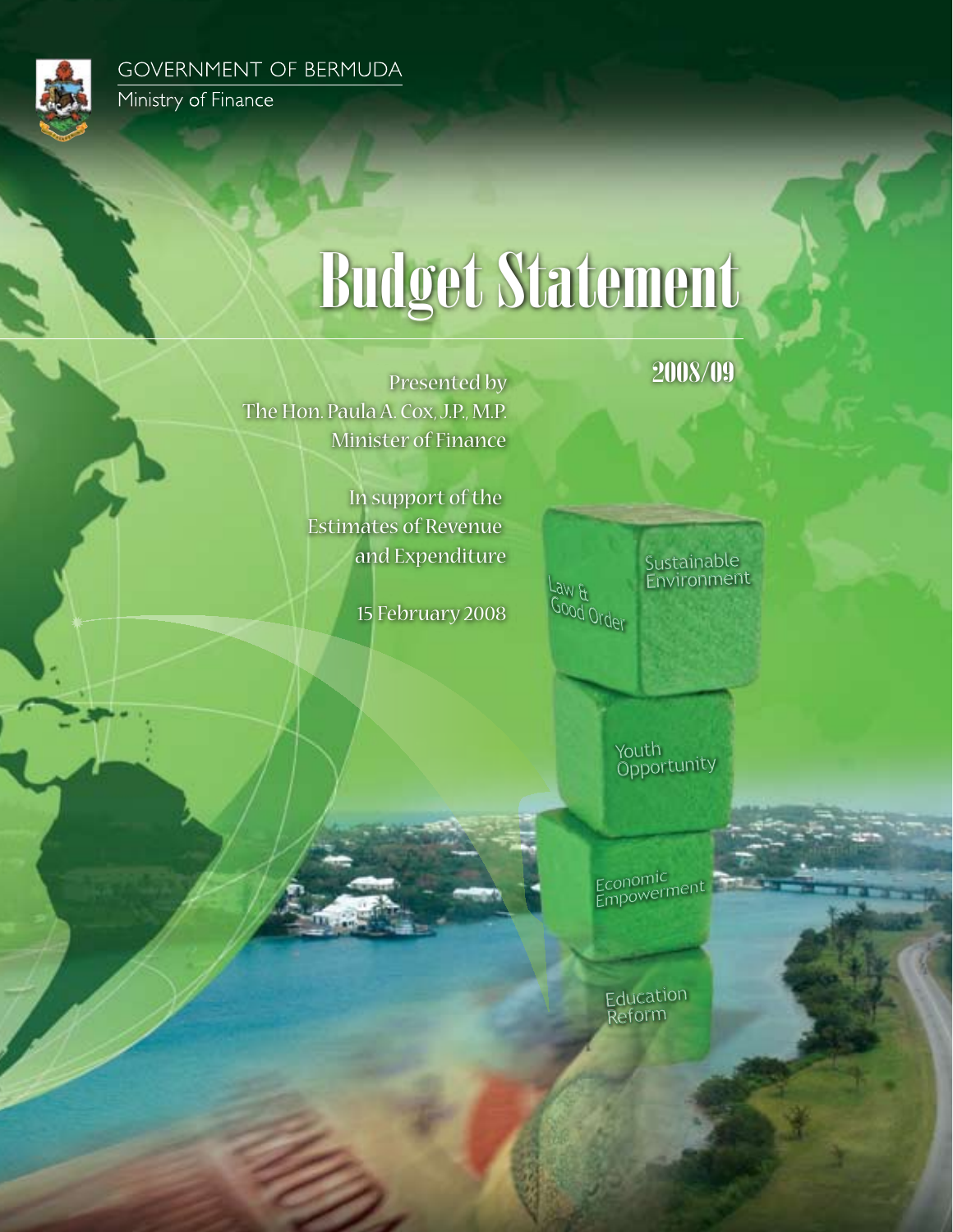

## BUDGET STATEMENT IN SUPPORT OF THE Estimates of Revenue and Expenditure 2008/09

Presented by The Hon. Paula A. Cox, J.P., M.P. Minister of Finance 15 February 2008

Published by:

Government of Bermuda Ministry of Finance Government Administration Building 30 Parliament Street Hamilton HM 12, Bermuda February 2008

Design: Department of Communication and Information Cover: Dillwerx Printed in Bermuda by Bermuda Press Ltd.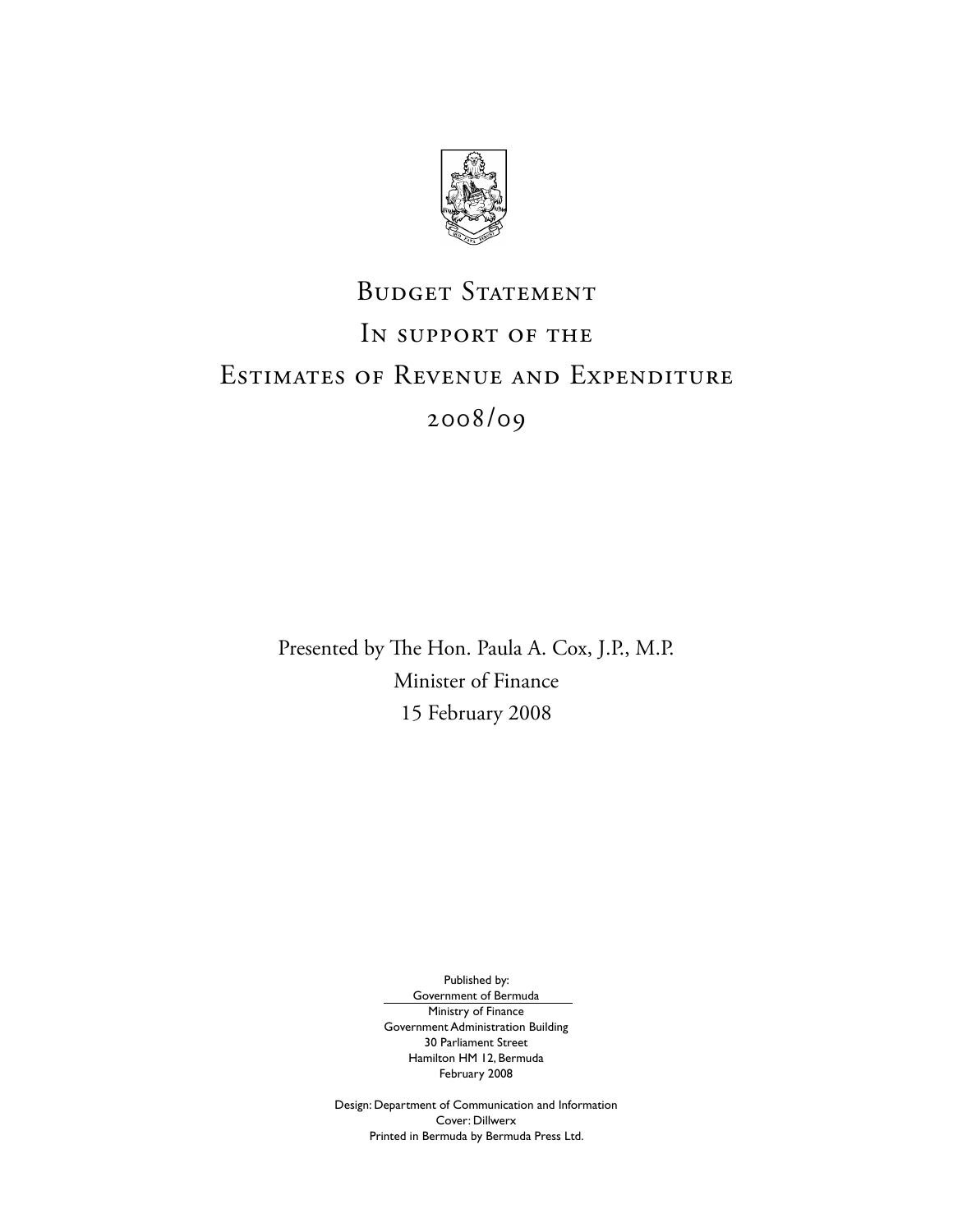#### **To His Honour the Speaker and Members of the Honourable House of Assembly**

**Nelson Mandela:** *"Sometimes it falls upon a nation to be great."*

#### **Mr. Speaker**

This is my fifth Budget and this Government's tenth fiscal report to the country. The National Budget Statement 2008/09:

- affirms the continuing strength of the economy;
- provides for significantly increased economic empowerment to Bermudians;
- builds on the firm foundation in tourism;
- acknowledges and appreciates the continued buoyancy of our international business sector;
- commits to the continued investment in our infrastructure; and
- pledges to restore the pride in our public education system.

The maintenance of economic stability and sustained growth even through periods of difficult times has been a central feature of Government's successful management since we first became the Government in 1998.

Bermuda is a successful global player. Our success and our prosperity are no accident. Our leadership position as a premier international financial centre is due in large measure to our commitment to build an adaptive and flexible economy that welcomes and encourages innovation and that is responsive.

To keep our competitive edge, we intend to continue to craft focused policies that are the basis for continued innovation.

To achieve this we need the best minds. To get the best minds education is of paramount importance. If we get the education model right, we get the country right. We intend to have a public education system that delivers education to fresh new generations in a way that inspires and sustains their interest.

The foundation for Bermuda's competitiveness is its human capital – a well-educated and skilled labour force. Education is paramount in the equation and its importance should not be underestimated.

That was the impetus for the Report entitled: *Review of Public Education in Bermuda*, that was commissioned in February 2007.

The aims of the *Review* were:

• to evaluate the effectiveness of public education in Bermuda and identify strengths and areas for improvement; and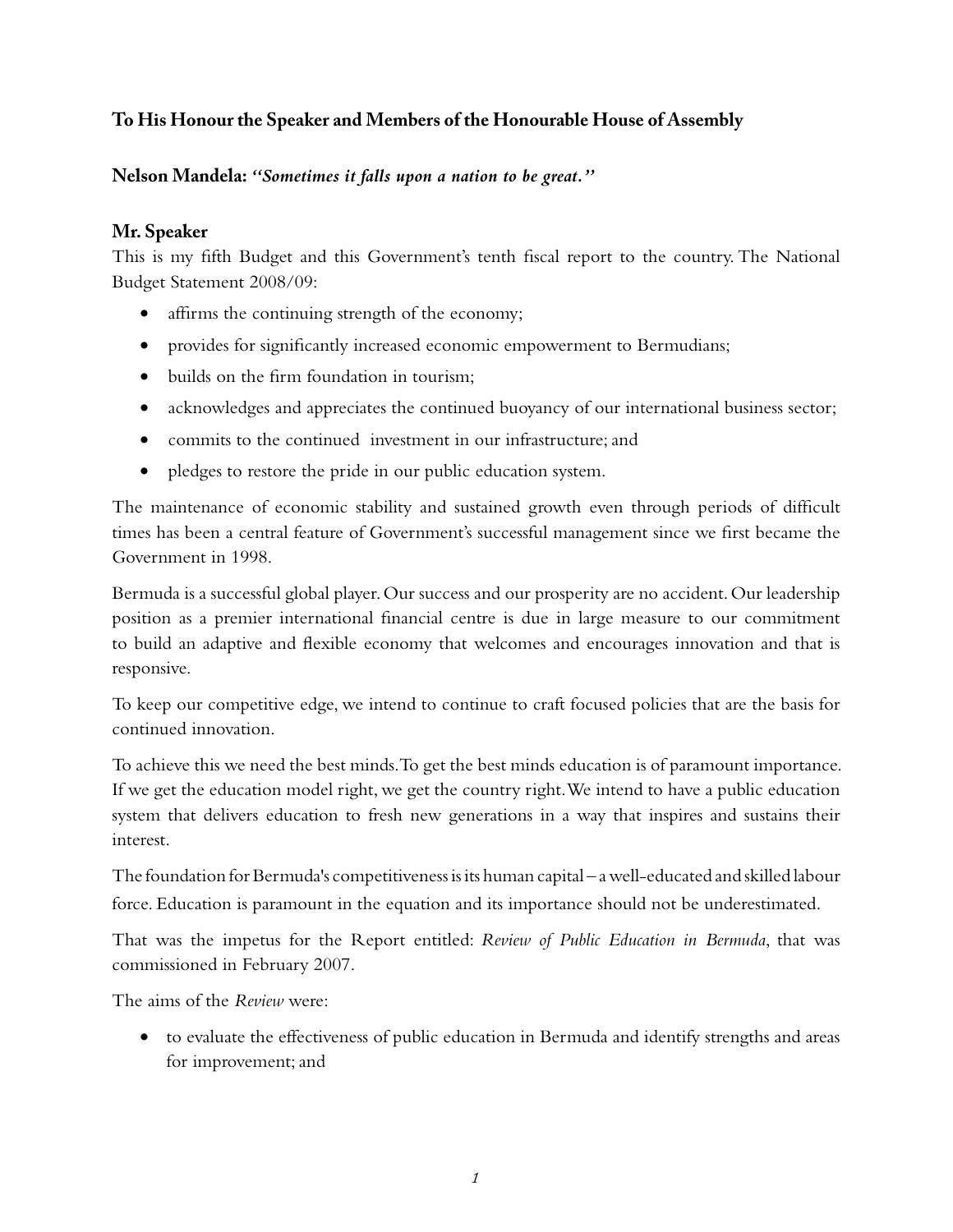• to provide evidence for a thorough reform of the public education system using a transparent methodology with very clear recommendations for action that will result in rapid improvement of this sector of government within short time scales.

Accountability and high standards produce good results in the classroom. Good results in the classroom enrich the community and brighten its future.

#### **Mr. Speaker**

Government has indicated in successive National Budget Statements that it will provide resources for programmes and initiatives that seek the following key objectives:

- 1. Strengthening social cohesion in our community;
- 2. Developing and training Bermuda's youth;
- 3. Improving the quality of life of our seniors;
- 4. Putting good quality homes within the economic reach of more Bermudian families; and
- 5. Stabilising, rejuvenating and encouraging business activity in all economic sectors.

Government's economic objective is to continue to build on the strong foundation and to work towards greater people empowerment and inclusion so that we have a fairer society with expanded opportunity.

The National Budget Statement 2008/09 sets out how Government intends to achieve this goal by its funding priorities. Government will build on a platform of stability and sustained growth so that Bermuda can continue its success in an increasingly competitive global environment.

While Bermuda continues to be a domicile of choice and is known as an international financial centre with a stellar reputation, it is important to note that Government prides itself on placing economic empowerment and opportunity as a key centrepiece. However in tandem with economic empowerment is the notion of financial empowerment. This means that the people gain not just in terms of business opportunities but also that we place a greater focus on money management and helping people to become adept and comfortable with their own financial management.

Specifically, Government intends to encourage and to promote the importance of personal savings. An understanding of the value of savings promotes a greater sense of confidence and independence that you can run your own affairs. Thus, education about financial empowerment can be a real help in highlighting the importance of managing one's money on a daily basis, the importance of planning for the future and of how to cope when one encounters hardship.

Government will not itself set up private savings accounts for individuals. The local financial institutions in tandem with the Bermuda Monetary Authority can reinforce the importance and need for personal savings and Government will do its part to encourage savings.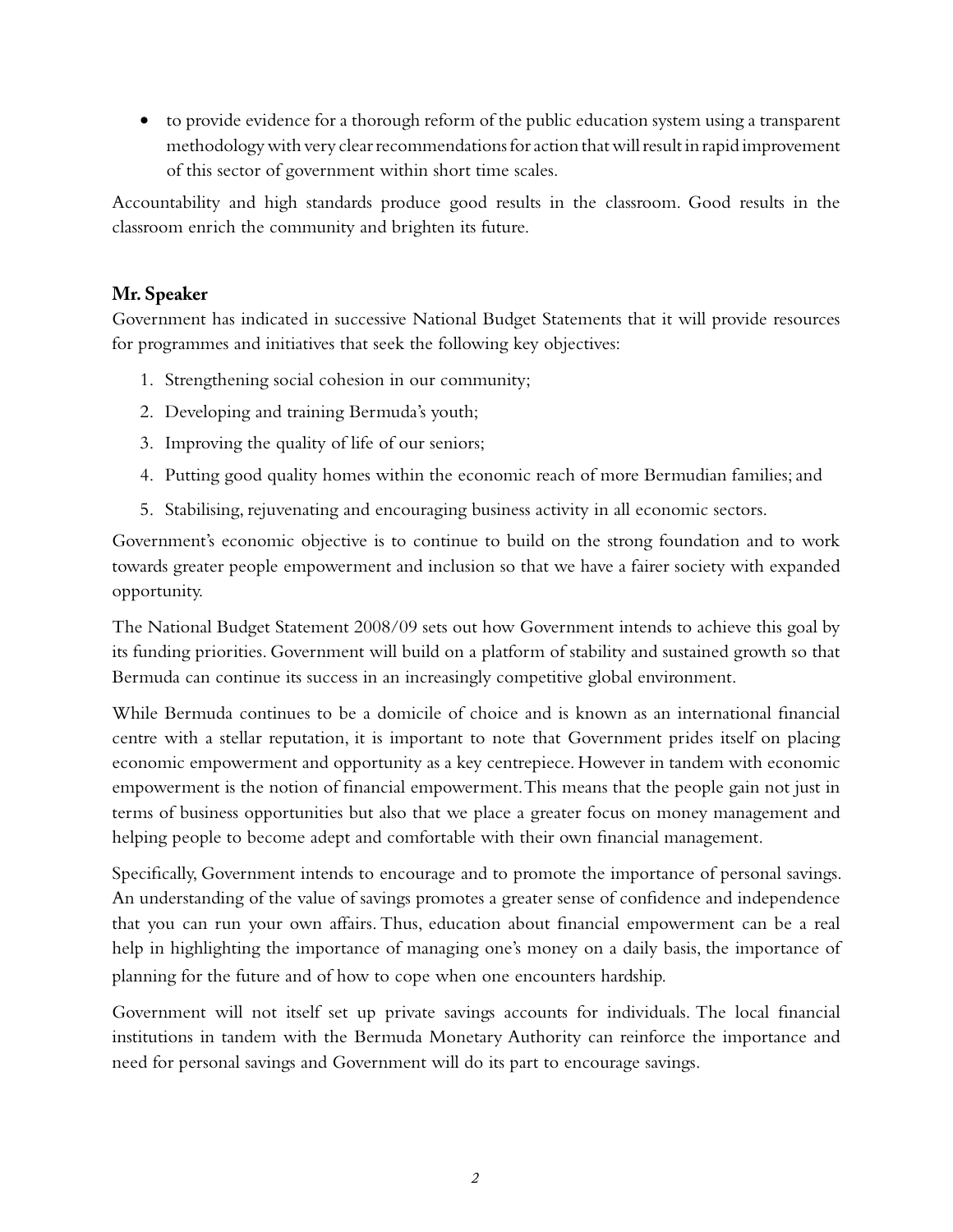As before, this Budget also will have a focus on value for money and while there are the benefits by way of a continuing social dividend to the people of Bermuda in honouring our commitments made pre-election, you will note we are rolling out these benefits in a measured and circumspect manner so as to stave off any significant increases to the people's pocketbook in a dramatic fashion.

Government is keen to do more to effect greater efficiency within the civil service. The public sector makes a significant contribution to the economy. When the public sector is working at optimal efficiency it benefits the public in a myriad of ways. The public have enhanced public service; the taxpayers receive better value for money. All of this contributes to an economy that is performing to fund improved education, health and transport infrastructure. We intend to promote a simpler, more streamlined joined-up delivery of public services.

#### **Mr. Speaker**

Tax concessions excite the community as they make the people happy. Government will introduce a number of tax concessions that have been under development during the course of the last year.

The Customs Tariff Act 1970 will be amended to provide returning students with relief from duty on accompanied belongings.

The Old State House in the Towne of St. George will be exempted from land tax by way of an exemption order under the Land Tax Act 1967. The Old State House has immense historical and cultural significance and represents a national treasure. On these grounds alone, it ought not to be subject to taxation of any form.

Retail establishments have lobbied for many years to have concessions similar to hotels and restaurants for imported materials and equipment used in renovation and refurbishment projects. Government will introduce a Bill to provide such concessions to retail establishments.

In addition to tax concessions, there are certain increases that convey an equivalent measure of joy to the community. Pension increases fall in this category. Government is pleased to announce that pensions and allowances governed by the Contributory Pensions Act 1970 will be increased by 5 per cent with effect from August 2008 which is the beginning of the financial year for the Contributory Pension Fund.

#### **Recent National Economic Developments and the Outlook for 2008**

#### **Mr. Speaker**

I will summarise now the highlights of recent economic developments in Bermuda as well as Government's outlook for 2008.

The most recent official data on Gross Domestic Product (GDP) confirmed that 2006 was an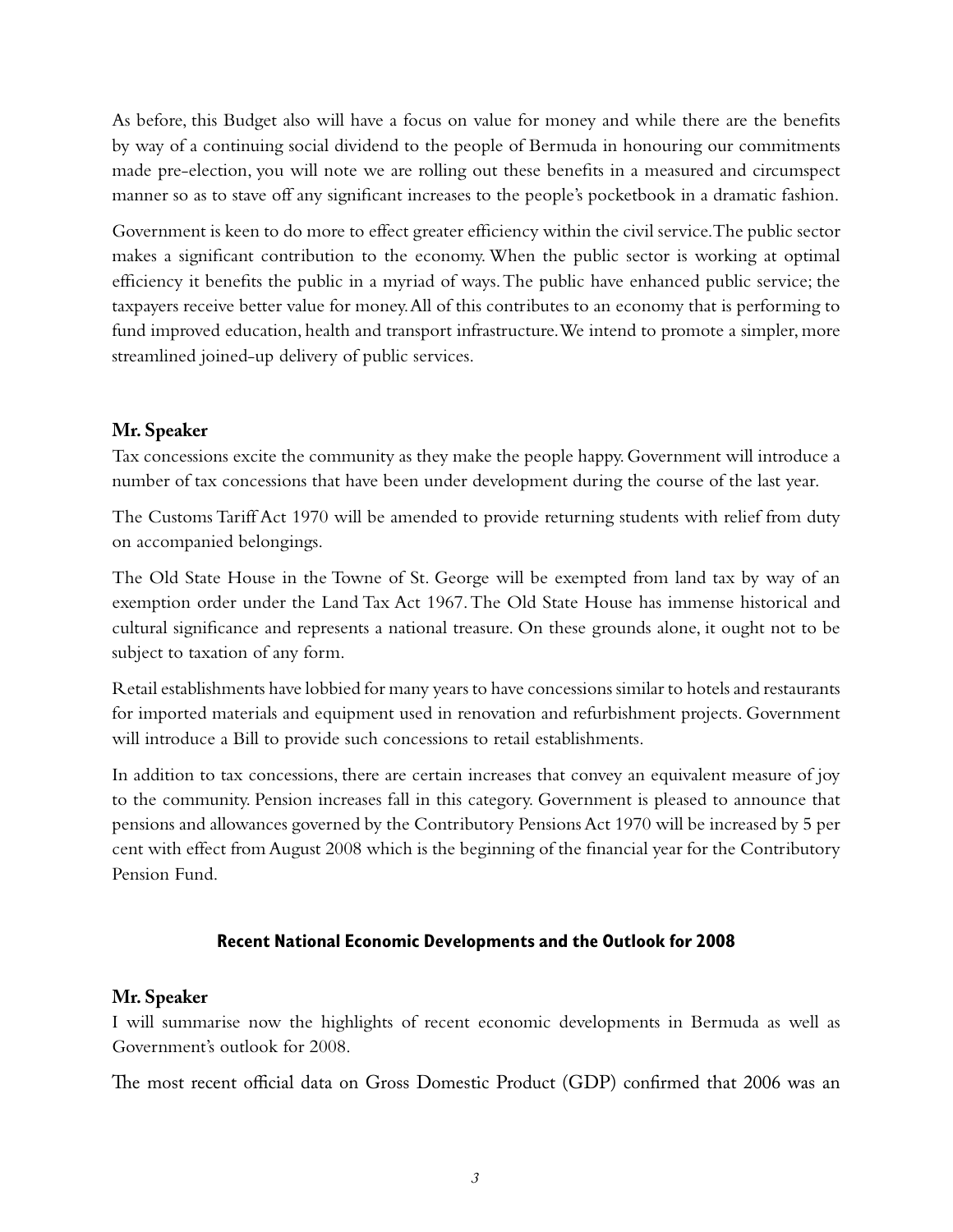exceptionally good year. Bermuda's economy expanded by 5.4 per cent in 2006, and recorded its strongest performance in ten years. Economic indicators such as employment levels, visitor arrivals, visitor spending, international company growth and a balance of payments surplus position suggest that 2007 was another year of strong growth.

The forecasts indicate that – notwithstanding the increased oil prices and the weaker dollar and inflation – Government's revenue targets for 2007/08 were just about on-target. Inflation has not varied wildly or too widely from the projection of 3 per cent.

Preliminary results from the Annual Employment Survey point to a possible peak in employment levels in 2007. The year-over-year increase was less than one half of one per cent in 2007 following an increase of 1.9 per cent in 2006. The total number of jobs was recorded at 39,832 in 2007.

Financial services continued to be the leading contributor to the growth of the Nation's economy. This was especially true of international business. This sector expanded by 4 per cent while generating an additional 198 jobs.

The real estate sector rebounded from the decline in jobs in 2006. It posted the second largest increase in the number of jobs in 2007. An additional 96 jobs boosted that sector's output in 2007.

Other sectors that showed growth in 2007 were finance and business services.

The public sector maintained relative stability in 2007 with an employment level of just over 4,050 jobs.

In contrast to other sectors, construction, retail, transport and communications, and manufacturing all showed a reduction in jobs in 2007.

Bermuda's balance of payments is on track to achieve a very strong current account surplus in 2007. It had accumulated \$829 million over the first three quarters of the year. The Ministry of Finance estimates that the 2007 current account surplus will exceed \$1 billion. That level would represent a year-over-year increase in the range of  $5 - 6$  per cent.

The good performance in the external sector again was fuelled by the sustained growth of the international business sector. The Bermuda market continued to attract new capital. Consequently, it was positioned sufficiently well to withstand the adverse impact of write-downs associated with the sub-prime lending crisis.

The improved results in Bermuda's hospitality sector in 2007 also contributed to the increase in net foreign exchange earnings on Bermuda's account with the rest of the world. Tourist arrivals grew by about 4 per cent in 2007 giving rise to an increase in visitor spending on the Island.

Based on the indicators of performance for 2007 summarised above, the Ministry of Finance has raised its estimate of inflation-adjusted GDP growth in 2007 to the range of 3.5 to 3.75 per cent. The rate of consumer price inflation averaged 3.8 per cent in 2007 compared to 3.1 per cent in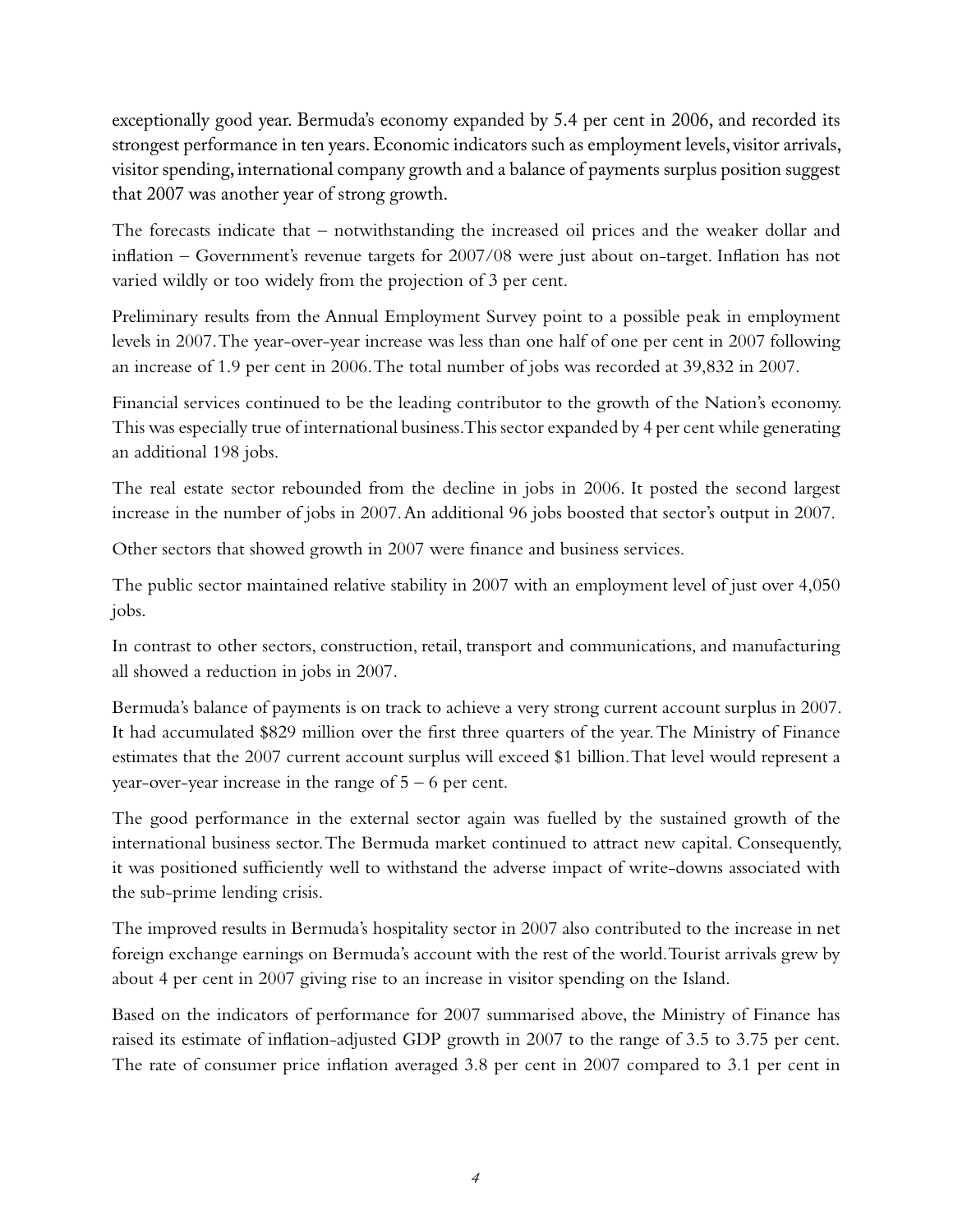2006. The sustained increase in oil prices and the continued weakness of the United States dollar were the main factors underlying the rise in the inflation rate.

The global economic outlook for 2008 has been clouded by the continuing fall-out from the subprime lending crisis. There is continued turbulence in capital markets. As a result, the G-7 outlook now is more uncertain than it was before the release of third quarter GDP data for many countries in the group.

In the case of the United States, the outlook for the national economy is pessimistic as there is a convergence of views that the U.S. economy is likely to experience a recession in 2008. While opinions and expectations vary widely, a large majority of respected forecasters now expect at least two quarters of declining real GDP. If so, real GDP growth in the U.S. in 2008 may be roughly flat or up by 0.5 per cent. This outcome would be in contrast to an estimated 2.2 per cent in 2007 and 2.9 per cent in 2006.

In the United Kingdom, Canada, Japan, Italy and Germany the growth rates for 2008 are projected in the range of 1.3 per cent to 2.2 per cent.In Bermuda's case, the outlook for 2008 is cautiously optimistic. Given the prevailing uncertainty in the global outlook, the Ministry of Finance anticipates that Bermuda's GDP growth in 2008 will likely settle in the range of 2.5 per cent to 3.0 per cent.

#### **The National Expenditure Budget 2008/09**

#### **Mr. Speaker**

Rising healthcare costs, an ageing population, education reform, the training and development of our labour force, investment in infrastructure as well as the need to maintain a proper security environment will continue to demand high levels of public spending. The National Budget 2008/09 is \$1.1 billion.

The Ministry of Finance works to ensure that Government continues to strive for improvements in efficiency and effective delivery of results and outcomes.

These outcomes should be reflected by improvements in student performance, enhancements in the quality of care for seniors, a reduction in the level of serious crime, greater social cohesion in our community and a stronger sense of national pride.

Therefore the undistracted focus of Government expenditure is on delivering essential public goods and services, promoting balanced economic growth and preparing Bermudians for the challenges and opportunities of the future.

Accordingly, the National Budget 2008/09 has directed resources to the top policy priorities including new programme initiatives highlighted in the *Speech From The Throne 2008.*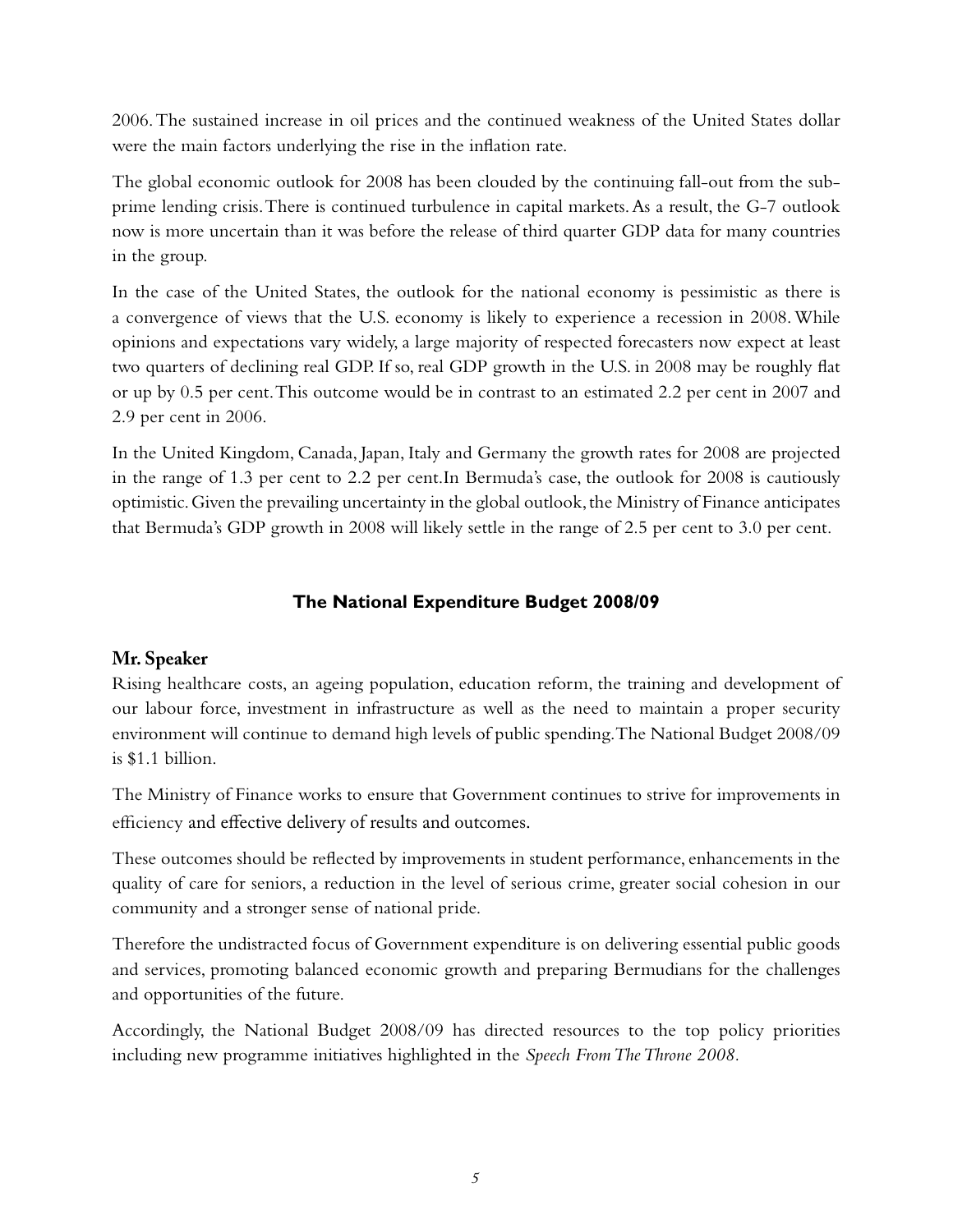- The continued growth of a diversified economy and increased economic opportunities for our people.
- The re-professionalisation of the public education system.
- Youth development.
- An expanded offering of seniors' facilities and enhanced health insurance products for our seniors.
- A range of affordable housing options.
- Investment in infrastructure.

#### **Mr. Speaker**

The planned budget for the provision of the essential raft of public services such as education, health, housing, law enforcement, transport, waste management and other services is \$932 million.

The planned Capital Expenditure Programme has a proposed budget of \$155 million.

An amount of \$30 million is earmarked for debt service and a contribution to the Sinking Fund that is available to pay down long term public debt.

#### **Mr. Speaker**

The Ministry of Education is provided with a budget of \$143 million in 2008/09.

Education reform is a keystone for the future success of our country. Government emphasises this and that is why there has been the commitment to a comprehensive and systemic review of our public education system. The role of education is pivotal in the development of our human capital and key to a knowledge-driven and sophisticated economy.

Spending to educate our people therefore garners a significant portion of our public expenditure. The workers, employers and owners in this twenty-first century need to be well-educated, well trained, highly skilled and motivated. Government is therefore doing its part, through the Ministry of Education to develop leaders of tomorrow by our commitment to a thorough reform of the public education system, in tandem with good policies that are sustainable.

Government has developed a reform plan that sets out an accountability framework for principals, teachers, and students. Further, rigorous academic performance standards for students at primary, middle and senior levels will be established and enforced.

The national curriculum at all school levels will be reviewed to ensure relevance and alignment throughout the public education system. Government also will review internal communication procedures to ensure that there is a reliable mechanism for notifying updates and changes to the national curriculum to all stakeholders in a timely manner.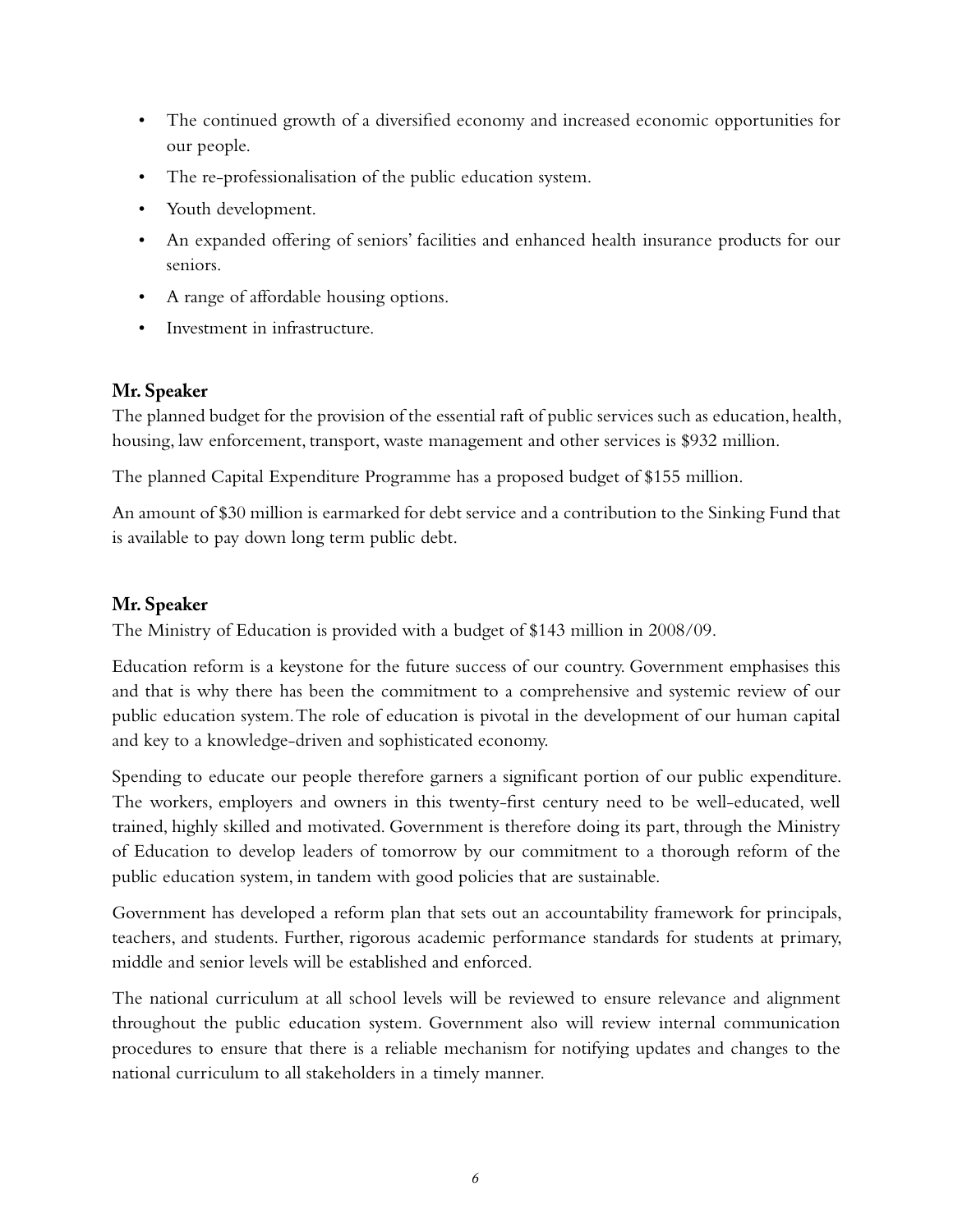Our objective is to improve significantly the graduation rate of our public school students and to sustain that performance going forward.

There is provision in the education budget for students who graduate from our senior schools to enroll in an established programme at the Bermuda College on a tuition-free basis. However, in keeping with the value-for-money principle in public expenditure, qualifying students will be held to a passing standard in order to keep their tuition-free benefit. The Bermuda College will launch this programme in August 2008 and an amount of \$1 million has been earmarked for it.

#### **Mr. Speaker**

The Ministry of Labour Home Affairs and Housing is provided with a budget of \$155.1 million in 2008/09.

Bermuda has recently experienced a period of lawlessness never witnessed before. The Government has strongly supported measures to stem this tide of violence on our streets through a higher police presence and proactive policing. Police manning levels will be increased through a number of initiatives including recruitment both locally and overseas. In order to maintain current operational levels of policing – short term outside assistance is also being contemplated in consultation with Government House.

The Police Service has a major project underway in connection with the Police and Criminal Evidence Act ('PACE'). The PACE project began in early 2006 and some significant progress has been made in our identification systems and custody processes. In 2008, phases 1, 2 and 3 will continue to be rolled out.

In addition, the following areas have been identified as crucial to the continued success of the Bermuda Police Service:

- Engaging the community and improving its confidence in the police.
- • Strengthening the intelligence services to improve analytical ability.
- Enhancing systems to improve recruiting, standards, and working conditions.
- Upgrading our IT infrastructure so that it supports all aspects of our operations.
- Pursuing professional accreditation with the Commission for Accreditation for Law Enforcement Agencies (CALEA).

The Police budget in 2008/09 has increased by 10 per cent to \$62.8 million to fund these programmes and initiatives.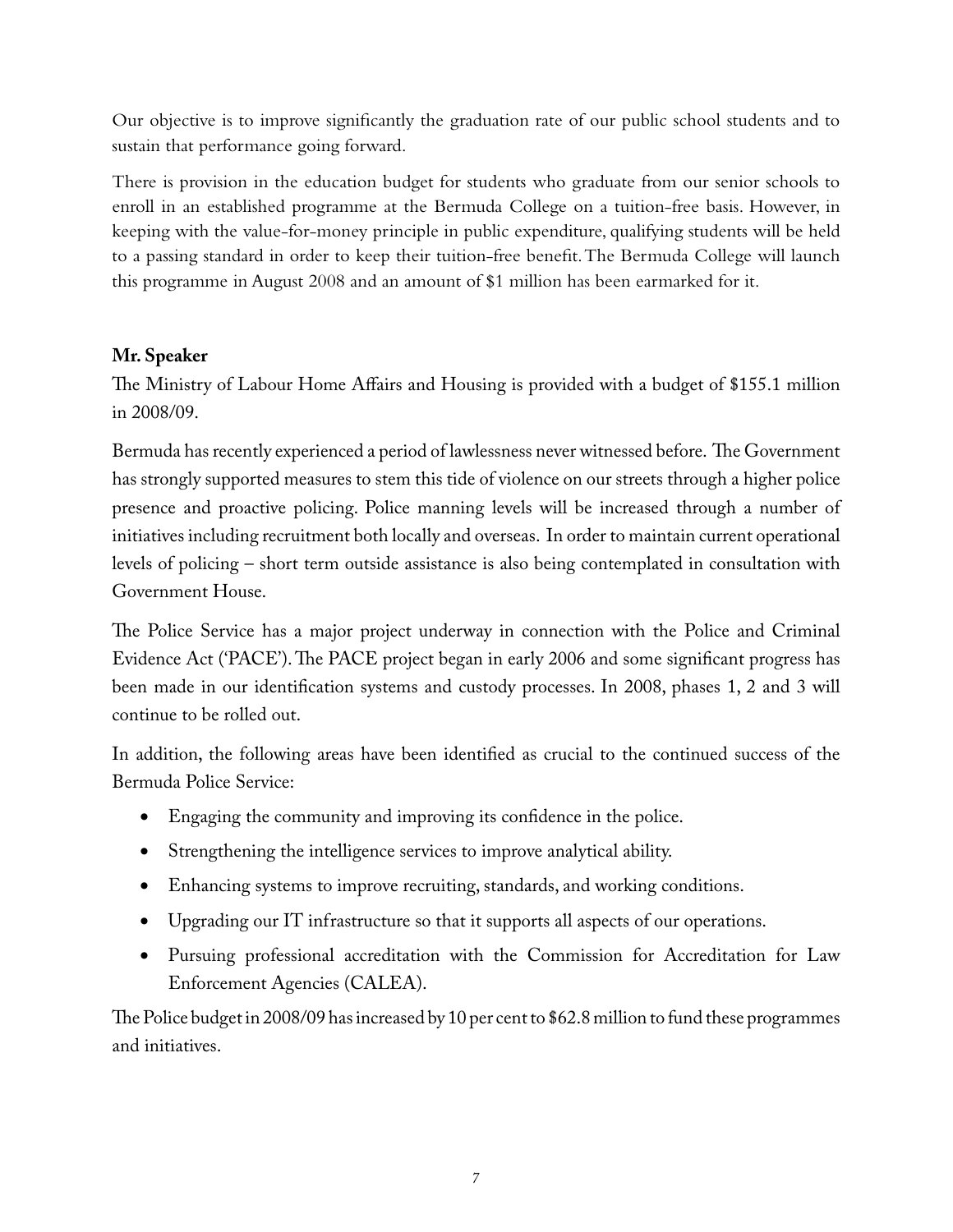One of the greatest challenges in Bermuda is affordable housing and making the dream of home ownership a reality for persons wishing to own a home.

Home ownership is a dream of many Bermudians and the Bermuda Housing Corporation will assist in making their dreams come true by offering 500 interest free down payments to first time Bermudian home owners.

The Bermuda Housing Corporation has introduced the rent geared-to-income programme, which has seen BHC tenants rents switched to 25 per cent of their income, with an additional 10 per cent compulsory savings programme. Tenants in good financial standing will be converted to rent geared to income on their lease renewal date. This initiative will see persons having more of their income designated for savings, thus allowing them to save up for their own homes. Amendments to current legislation will be introduced during this Parliamentary Session.

The building of more affordable rental units will also be spurred by offering customs duty relief to private sector developers for constructing affordable housing units.

The Department of Immigration in 2004 began research into the development of new IT systems and in 2006 introduced a phased development of those systems to mitigate risk, increase efficiency and, most importantly, speed up the processing of applications in the Personal and Corporate Services sections and for incoming passengers at the L.F. Wade International Airport.

This extensive undertaking is most comprehensive and will last a full cycle of approximately five years. The ultimate solution includes among other things the implementation of wireless access by Immigration Inspectors to information and photographs on suspected illegal foreigners; the imaging of all files in the Department; automated alerts and data to and from other Government Departments; providing information to students and the general public about opportunities for jobs that are currently held by work permit holders; biometric identification including facial recognition; on-line applications and expedited processing; e-passports; and, ultimately, automated passenger clearance at the Airport.

Over \$5 million has been invested in the system to date since preparatory work began in 2004. An additional \$1.7 million is budgeted for the upcoming financial year. The implementation of a new Border Management system as part of this process will be implemented this year, which will see the provision of electronic manifests and the elimination of the Immigration Passenger Form for travelling Bermudians.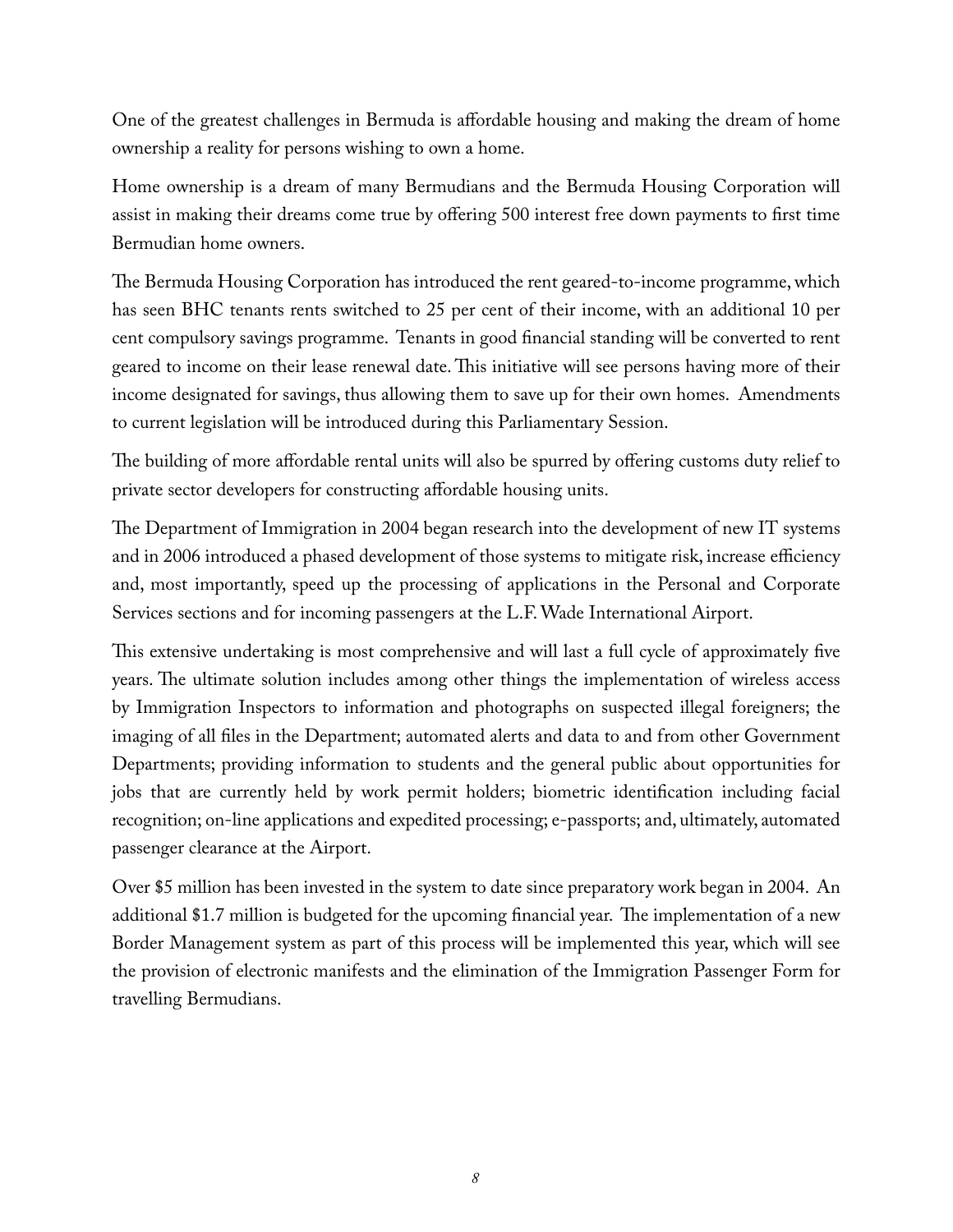#### **Mr. Speaker**

The Ministry of Culture and Social Rehabilitation is provided with a budget of \$60.2 million in 2008/09.

The focus on our youth is reflected in the programmes and initiatives of several Ministries and Departments. Government is determined that every young person should have the opportunity to develop into positive contributing members of their community.

The Mirrors programme had a positive start for at-risk youth in 2007/08. Government has allocated an additional \$1 million to the Mirrors programme in 2008/09 to enable two residential sessions to help more of our youth redirect their energy to more positive endeavours.

Government is taking steps to intervene with our youth early in order to assist them in seeing and grasping the growing opportunities that exist for them to succeed in Bermuda and in the wider world community.

Similarly, there has been significant success with the Cross Ministry Initiative Team. In 2008/09, funding has been provided to enable CMIT to assist up to 40 families in need of the integrated support services.

The free daycare initiative highlighted in the *Speech From The Throne 2008* has excited the community because it is seen as fresh, progressive and helpful in a substantive way. During the course of 2008/09, the Ministry of Culture and Social Rehabilitation will finalise and implement the policy and programme details for the free daycare initiative, which will cover qualified families with children under four years old. It is to be noted however that families already in receipt of Government assistance that covers daycare services will be ineligible for the new programme. An amount of \$1.5 million has been earmarked for the daycare programme in 2008/09.

The staff at Camp Spirit and the Women's Treatment Centre is being reclassified from miscellaneous to permanent status within the civil service. This re-designation is geared to provide security of tenure to the employees. The conferring of permanent status underscores a commitment to the dignity of labour and to provide better pay and benefits to deserved staff. The cost of the reclassification is minimal as most of the operational cost of running the programmes was included in the base budget within the Ministry.

#### **Mr. Speaker**

Bermuda marks its 400th birthday in 2009. The Ministry of Culture and Social Rehabilitation will assist with the planning and preparation of the calendar of events to be rolled out from January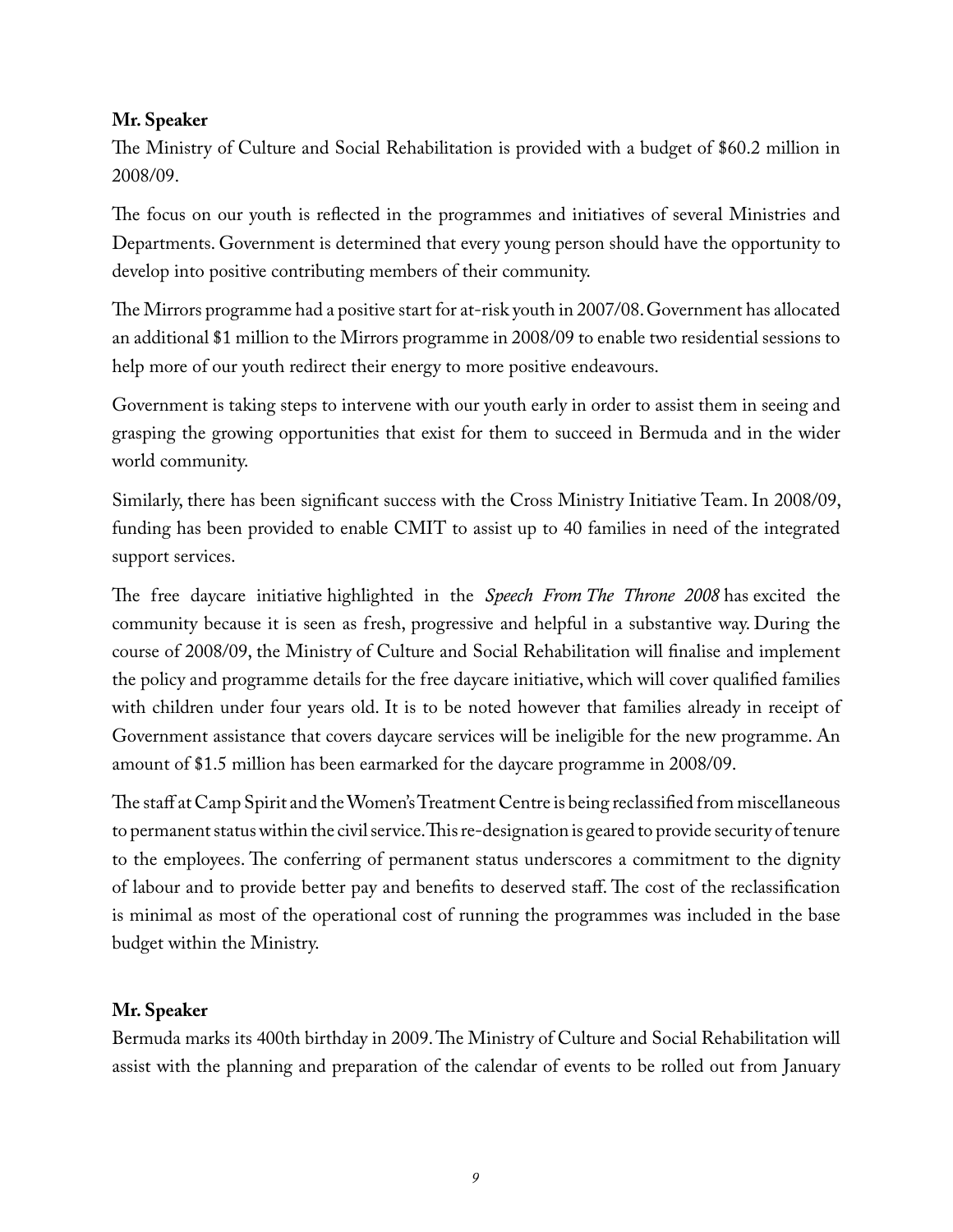2009. An amount of \$296,000 has been earmarked in the Ministry's 2008/09 budget for this purpose.

Many of the Ministry's community-based programmes have gained immensely in popularity since their introduction in 2004. In particular, the 'Grassroots Initiatives' programme has taken root and there has been an increase both in numbers of requests and in the scale of the programme requests coming into the Ministry. The policy is that funding requests should not exceed \$5,000 per initiative. Given all of the other demands across Government, the Ministry of Culture and Social Rehabilitation will maintain this policy on funding requests for 2008/09.

The National Drug Control Master Plan will be implemented in 2008/09. The Plan embodies a fresh and better co-ordinated approach to substance abuse as a public health challenge. The focus will be on delivery of treatment to clients in need and the Courts will be empowered to mandate drug treatment as a component of a sentence. Funding in the amount of \$2 million is provided for the implementation of the Plan in 2008/09.

#### **Mr. Speaker**

Access to high quality health care at affordable prices is an overarching objective for the Ministry of Health. The Health Ministry has an overall budget of \$151.7 million in 2008/09.

The establishment of urgent care centres in the eastern and western regions of the Island is a major facet of Government's plan for more affordable and accessible healthcare.

Urgent care is the delivery of ambulatory care in a facility dedicated to the provision of unscheduled, walk-in care outside of a hospital emergency department. Urgent care centres are primarily used to treat patients who have an urgent injury or illness that requires immediate care but is not serious enough to warrant a visit to an emergency department.

The design and development work for the first urgent care centre to be located at Southside has commenced.

Government has committed to instituting FutureCare, a programme geared to assist seniors to have insurance coverage for their healthcare needs. The groundwork is planned for 2008/09 during which a service provider will be contracted to begin delivery of the programme in 2009/10.

#### **Mr. Speaker**

The Ministry of Energy, Telecommunications and E-Commerce is provided with a budget of \$12.4 million in 2008/09.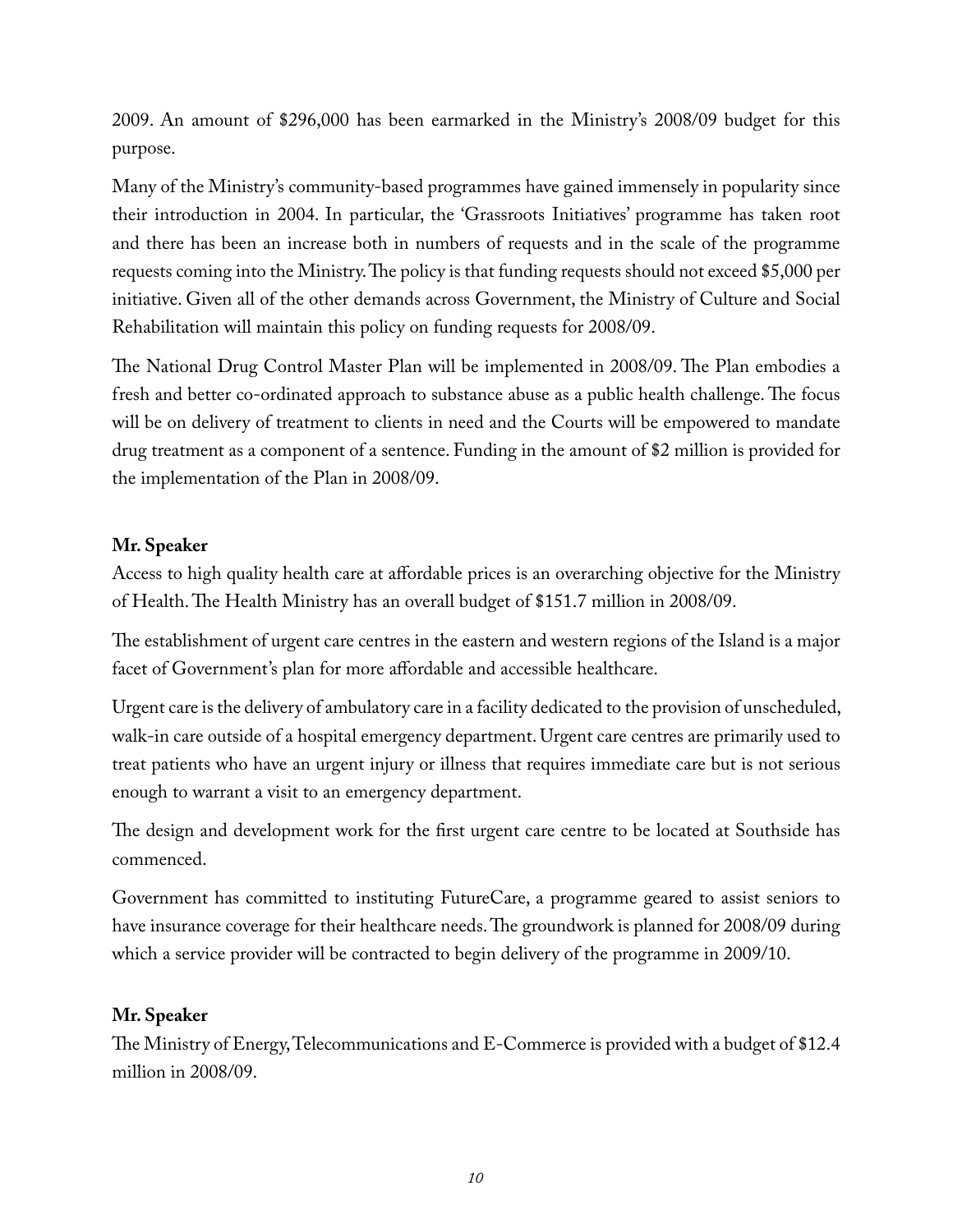The primary objective for the new Department of Energy in its first year will be to develop a national energy policy including a Green Paper on Energy that will serve as a stimulus for public discussion on this important issue. The new Department has been provided with a budget of \$559,000 in 2008/09.

Government is seeking also to identify the potential for new sources of revenue in the telecommunications sphere. That is what Governments do to try to ease the burden on existing taxpayers. In this regard, Government is well on its way to developing a regulatory framework designed to encourage global satellite companies to locate in Bermuda as their jurisdiction of choice for the administration of satellite network filings.

The focus on the space/telecommunications broadcasting satellite allotment is seen to provide a number of options. It is viewed as a means:

- • to create a sustainable and prestigious business opportunity;
- to stimulate sustainable growth in, and diversification of, Bermuda's specialist domestic technical capabilities; and
- to diversify the economy by applying existing skills to a new sector.

#### **Mr. Speaker**

The Ministry of Justice is provided with a budget of \$24.9 million in 2008/09. This Ministry has taken on the important role of leading policy development in anti-money laundering and counterterrorist financing.

The Government of Bermuda recognises and accepts the important international role that it must play to safeguard the security and economic integrity and well-being of Bermudians and people of other nations from the global threat of organised crime and terrorism. The work that will be done by the newly established Financial Intelligence Agency (FIA) will be pivotal in that regard. Funding in the amount of \$500,000 has been allocated to the FIA in 2008/09.

In addition, Government has established a position of National Coordinator whose main function will be the coordination and implementation of a detailed national action-plan that will bring Bermuda's already strict controls into alignment with the relevant global standards established by the Financial Action Task Force. Pending the recruitment of the fulltime National Coordinator, the Ministry of Justice has engaged a Consultant to move the process along.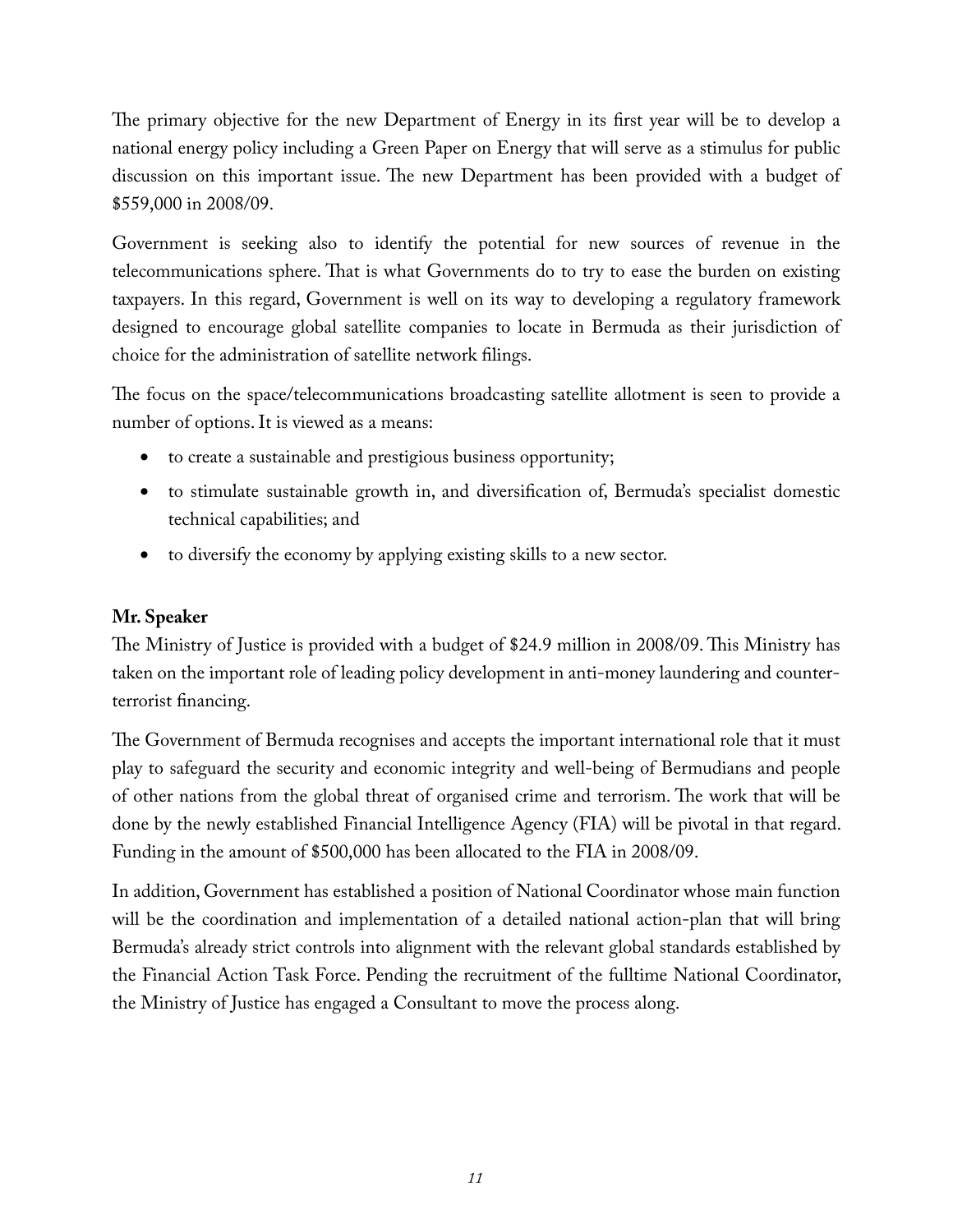#### **Mr. Speaker**

The Ministry of Finance is provided with a budget of \$152 million in 2008/09. The allocation includes the sum of \$30 million for estimated interest payments on Government debt and Government's statutory contribution to the Sinking Fund.

Government believes in and supports our business sector. A strong entrepreneurial base is a crucial driver of economic growth. The growth of new business and expansion of existing business stimulates the economy and also provides jobs and contributes to household income.

An enabling entrepreneurial environment supports businesses and helps to expand opportunities for those who may traditionally have felt screened out of mainstream economic activity.

The expansion of the Economic Empowerment Zone (EEZ) is therefore critical to promoting entrepreneurial enterprise so we can foster greater innovation amongst Bermuda business and to provide a greater range of options to consumers. That is one of the reasons the EEZ plan is to be exported to the eastern and western ends of the Island.

In order to help new business start-ups in the EEZ build up working capital in their early years, Government will extend the period during which the special rate of payroll tax is available from one year to two years.

The Bermuda Small Business Development Corporation is provided with a grant of \$3 million to continue its excellent work in spearheading the EEZ initiative.

The grant to the Bermuda International Business Association (BIBA) has been increased to \$2.6 million. BIBA plays an important role in marketing Bermuda as a jurisdiction of choice for international business. In partnership with the Ministry of Finance, the recent joint efforts have raised Bermuda's profile in the global arena of international business.

In a similar fashion, the Ministry of Finance has continued its financial support of the Insurance Development Council and the Bermuda Stock Exchange.

Within Finance Ministry Headquarters, the newly established Treaty Unit will conduct negotiations with a number of OECD countries. Countries in the schedule for 2008/09 include Germany, Japan, Mexico, the Netherlands, and the Nordic countries. In addition, the team will continue discussions with the European Union (EU) regarding the EU Directive on the Taxation of Savings Income.

#### **Mr. Speaker**

The Cabinet Office which includes the portfolio of Tourism and Transport is provided with an overall budget of \$136.2 million in 2008/09.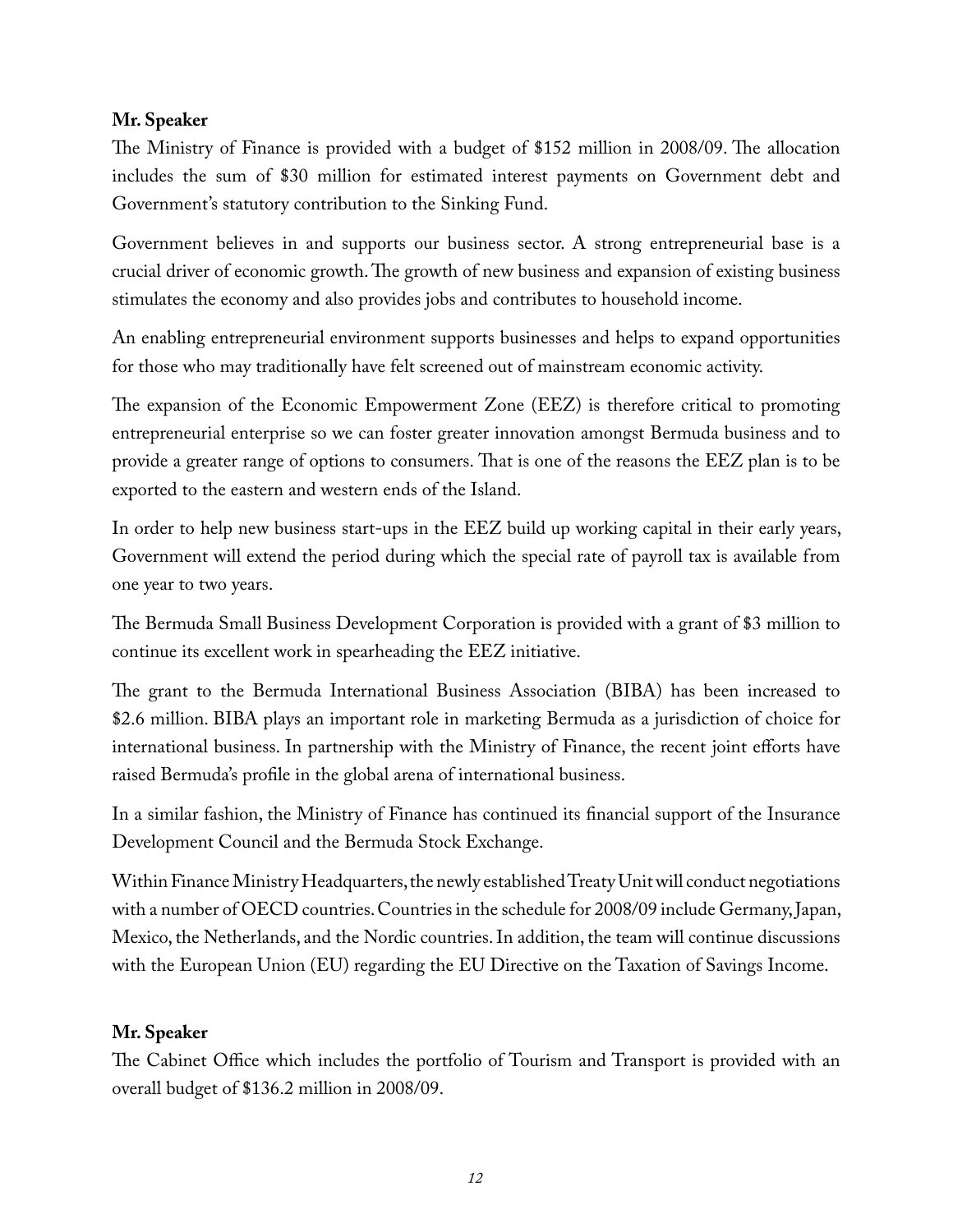Arrangements for the establishment of a representative office in London are to be concluded in 2008/09. The Cabinet Office has been provided with an additional \$800,000 for this purpose.

Other areas of focus in Cabinet Office business plan in 2008/09 are infrastructure improvements.

Automation of the Aircraft and Registration System (AIRS) to accommodate the continued growth of the register of aircraft will be completed in 2008/09. The new application will see the entire Department's technical application forms, permissions and certifications converted to a web-based, electronic format with the attendant benefits of increased efficiency, quality assurance and responsiveness.In sum, the Department of Civil Aviation will operate as an 'e-business', an example of Government's firm commitment to this initiative.

A vastly improved Port Royal Golf Course will re-open for play during this fiscal year. At 37 years old, the fabric of the course, (tees, fairways, bunkers and greens) is undergoing a major renovation to improve its playability. Port Royal is open to resident and non-resident play. Its appeal therefore is wide-ranging. The upgrade that is underway is consistent with the strategy to promote Bermuda as a leading golfing destination and to provide another option for physical fitness for Bermudians.

The completion of the second cruise pier at Dockyard will allow Bermuda to remain competitive with other destinations by developing a pier capable of docking the modern ships currently operating in the marketplace and it will enable the Dockyard area to develop into a first-class tourist destination by providing higher volumes of visitors. Focusing the cruise product at Dockyard will enable a redevelopment of the Hamilton and St. George's waterfronts to occur, something not possible as long as cruise ships line the waterfronts. It is important to note that the development of the second pier will not result necessarily in an increase in the number of cruise visitors, but will result in a redistribution of them.

To complement the introduction of the second cruise pier and assist with planning for the future of Bermuda's cruise ship industry, a Hydrographic Survey of Ship Channel and Entrances will be conducted.

#### **Mr. Speaker**

The Ministry of Works and Engineering is provided with a budget of \$76.4 million in 2008/09. The Ministry has been impacted negatively by the shortage of surveyors in the global market as a number of key posts remain vacant.

In response to the staff shortage, the Ministry of Works and Engineering will focus on the development and implementation of a Human Resource Strategy for the Ministry as one of its business plan objectives in 2008/09.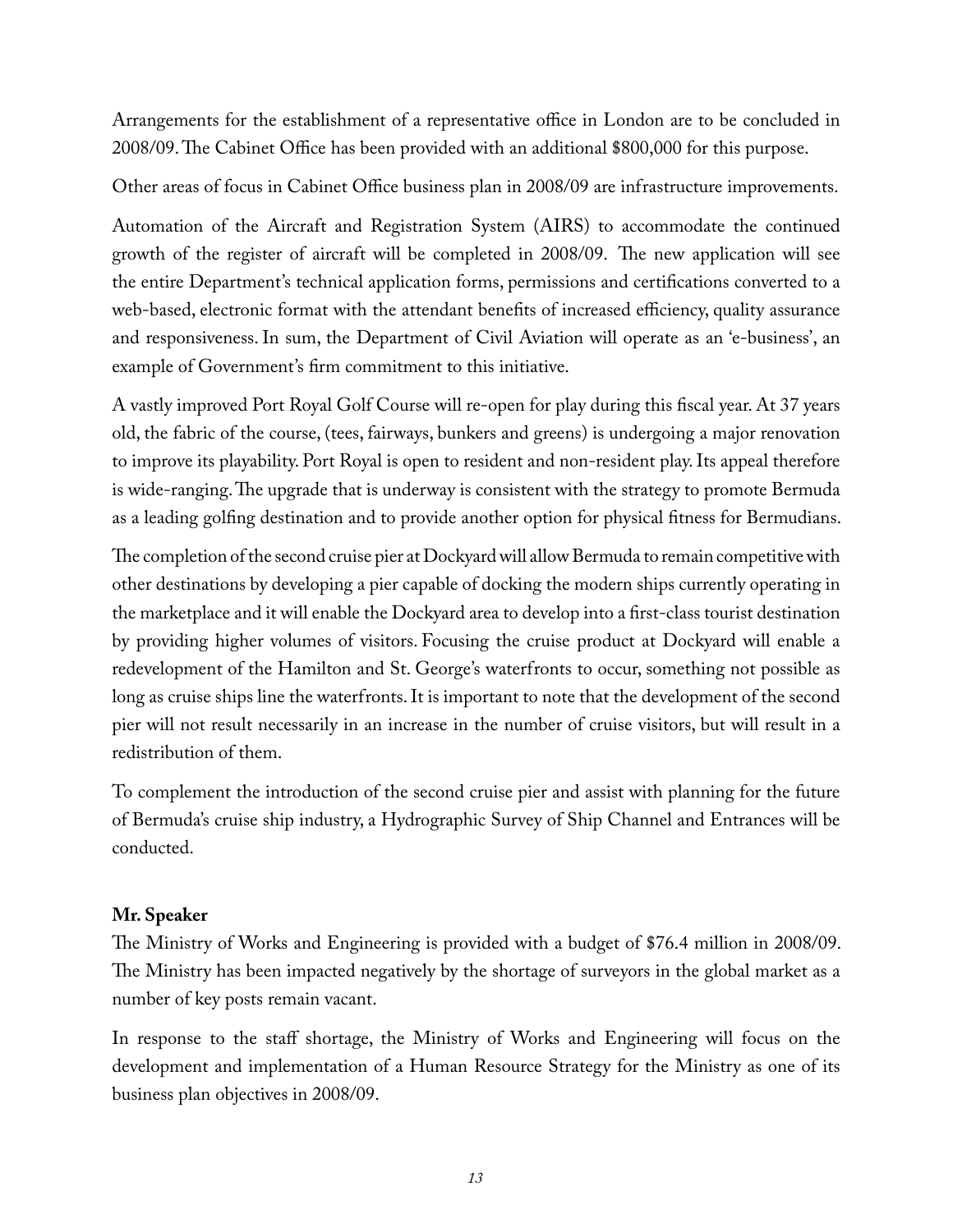The Ministry of Works and Engineering will take over the management of the coordinated schools maintenance programme in 2008/09. The coordinated progamme combines the maintenance of school plant with the mould remediation programme and centralises the management and operational functions in one Ministry.

The Ministry also will roll out a new Recycling Campaign in the next fiscal year. The 500,000 gallons per day Sea Water Reverse Osmosis plant on North Shore Road, Devonshire is scheduled to begin operations in mid-2008. In addition, the Ministry will continue the work on the old Marsh Folly landfill site to convert it into green space, a nature reserve and recreational use.

#### **Mr. Speaker**

The Ministry of the Environment and Sports is provided with a budget of \$43.3 million in 2008/09. One of the key business objectives for the Ministry in 2008/09 is to complete major reviews of its businesses processes and the underlying legislation.

Groundwork for the business process review has commenced and the review is expected to be completed in the early course of 2008/09. The intention is to make changes that will speed up the planning approval process by introducing policies and processes that reflect modern international best practice.

#### **Mr. Speaker**

The production of citrus and other fruit in Bermuda has been in decline for a number of years. The Ministry of Environment and Sports will introduce new varieties of citrus into Bermuda and provide information and classes to the public on citrus culture. The programme will provide for demonstrations on the production of containerised citrus which take advantage of smaller spaces than those required for in-ground culture. Officials also will explore opportunities for the importation of low chill varieties of other fruits to expand the range and quality of fruit produced in Bermuda.

There is currently a policy in place which restricts the importation and breeding of dogs of certain breeds. This policy will be reviewed to ensure that dogs, dog owners and the public are protected while ensuring that dog owners and breeders have greater freedom of choice in selecting their dogs.

#### **Mr. Speaker**

In round terms, the capital expenditure component of the National Budget 2008/09 is \$155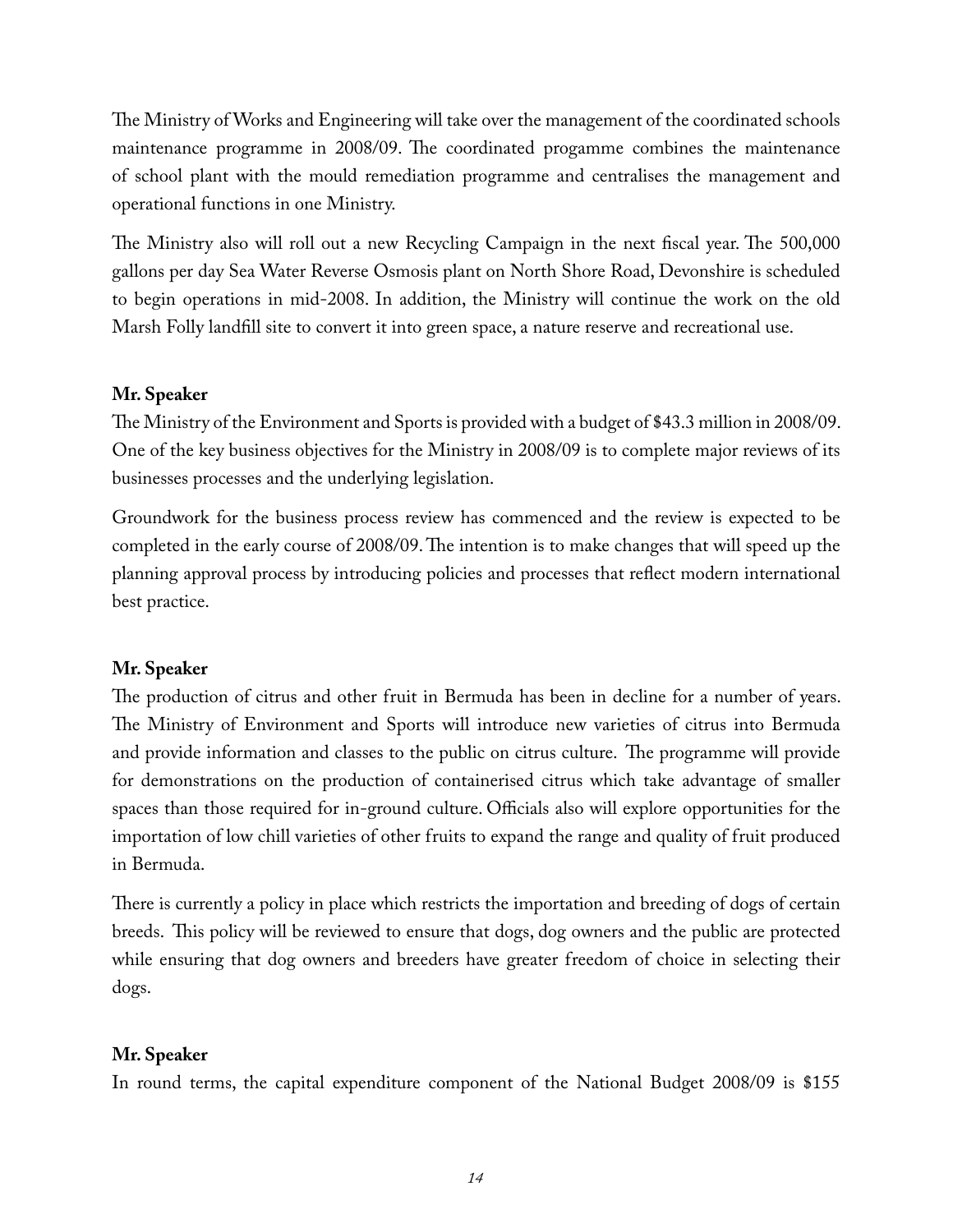million. This planned investment in hard assets for the present and future delivery of services to our community has been prioritised so that only the most vital projects will be funded in 2008/09.

The initial capital submissions including revisions to existing projects and requests for new projects amounted to more than \$400 million in total. As a prudent Government, we have pruned the wish list to include only the necessary projects that will add immediate value for money.

These value-for-money projects include housing initiatives, seniors' facilities, infrastructure improvements to the airport and cruise docks, the redevelopment of the Port Royal Golf Course, and a coordinated school maintenance programme. In addition, there is the initial work on the first urgent care centre, expansion of waste management facilities, remediation work at the former Club Med site and Morgan's Point, and development of the new court and police complex in the City of Hamilton.

Together, these projects account for 80 per cent of the \$125.3 million to be invested in plant, buildings and infrastructure. An amount of \$15 million has been allocated to housing projects and a similar amount has been earmarked for work on the new court and police complex. \$10 million has been allocated to the new cruise pier in the Royal Naval Dockyard. Similarly, \$10 million is included to complete the redevelopment of the Port Royal Golf Course. A sum of \$7.5 million is included in the 2008/09 plan for vital work on the runways and aprons at the L.F. Wade International Airport as part of compliance with international standards. The coordinated school maintenance programme, including continuing work on mould remediation, has a budget of \$3 million.

A sum of \$2.5 million for one of the two urgent care centres is also included in the 2008/09 capital plan. The first urgent care centre is planned for Southside. Funding for the second urgent care centre that will be established in the western region of the Island is earmarked for inclusion in next year's capital plan.

Less costly projects in the capital plan include renovations to Fort St. Catherine, refurbishment work at Paget Island and Ports Island and continued improvements to Bermuda's national parks. In addition, \$2.7 million has been set aside for minor school improvement projects including wiring upgrades, bathroom renovations and passive cooling modifications.

Investment in the public transportation fleet, public safety vehicles, information technology and police communications equipment accounts for the balance of \$29.6 million or 18 per cent of total planned investment of \$154.8 million.

Security at our ports will be bolstered by the acquisition of a mobile x-ray unit that will be deployed by HM Customs to screen containers for contraband including illegal weapons.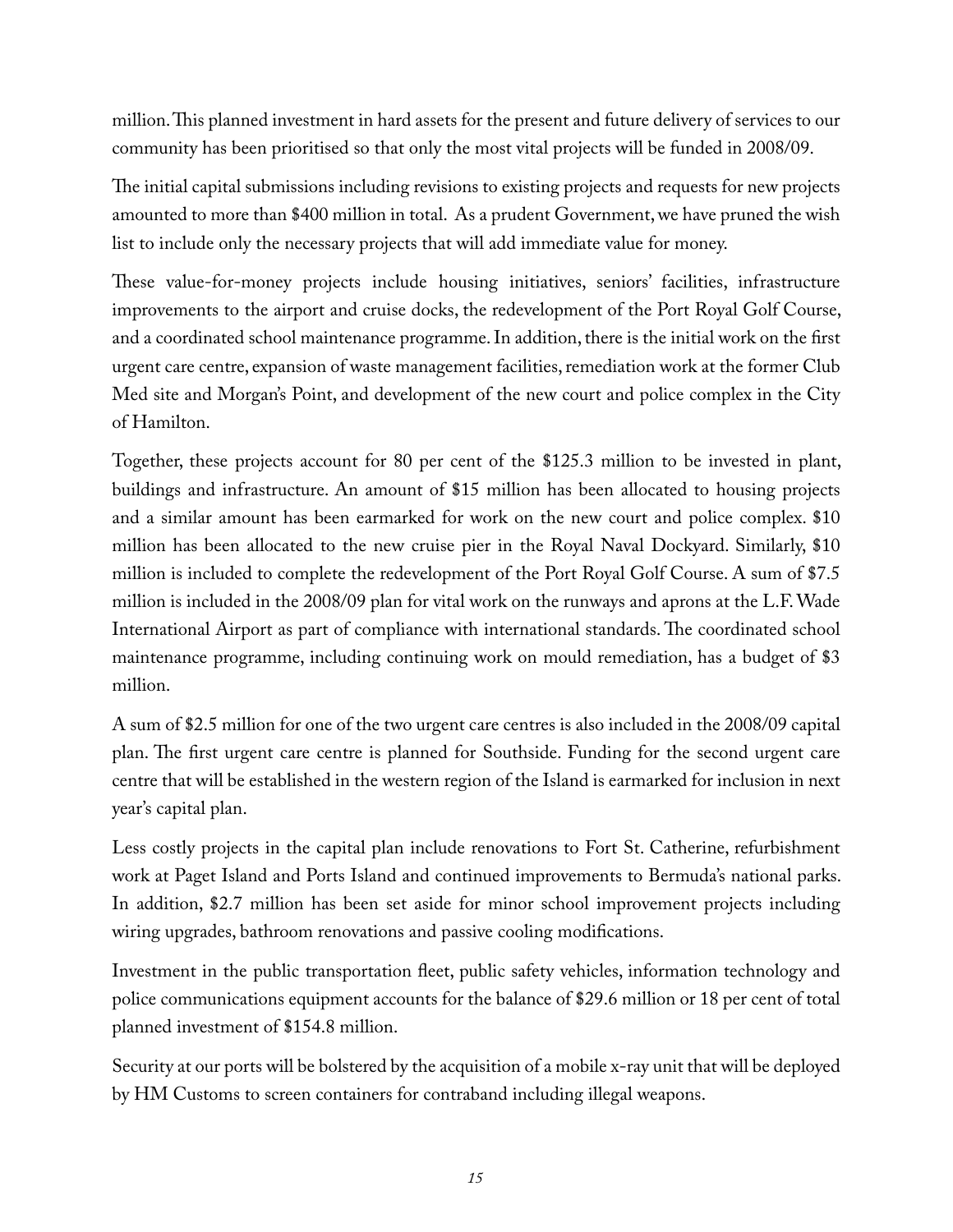Government estimates that the borrowing requirement to assist in financing the planned capital outlays summarised above will be \$111 million.

#### **Revenue Estimates 2008/09**

#### **Mr. Speaker**

Government's tax policy has been both fair and reasonable. This has been reflected through a combination of moderate tax increases, tax breaks and concessions. This policy has worked well under our fiscal management. New businesses have flourished under our enabling environment. Economic opportunity has been available as never before. Family incomes have risen. The quality of life has improved for the vast majority of Bermudians. There have been fair and reasonable taxes that have helped to build our community.

Seniors have benefited from no more land tax on the home they occupy. Families have benefited from the tax shelter on the home they occupy. Fishermen and farmers have benefited from customs duty concessions. Hotels and restaurants have been assisted with tax breaks on materials used in renovations and refurbishments. Taxi owners and operators have benefited from Customs Duty remission orders. Government has reduced duty rates for florists. Most recently, a youth organisation created and led by young people and situated in the EEZ made its mark in the community with the assistance of a Government grant.

#### **Mr. Speaker**

As Government plans our country's finances for the next five years, equity and fairness will continue as the key principles underlying our tax policy in building the tax base to meet our commitments.

As a consequence of the proposed 5 per cent increase in pensions and allowances for seniors, Social Insurance contributions will increase by 6.75 per cent with effect from August 2008.

In 2008/09 Government proposes to collect total revenue of \$985 million, about 7.5 per cent higher than the revenue estimate of \$917 million in 2007/08.

Underlying growth in the economy is projected to generate \$965 million from the existing rate structure in our tax base. The additional \$20 million, equivalent to 2 per cent of the organic tax yield, will come from the biennial uplift in fees and charges including vehicle licences, and adjustments to a relatively small number of tax rates, some of which have not been increased since 2001.

In seeking to raise the modest amount of additional revenue to assist in financing the essential capital expenditure plan in 2008/09, Government has sought to distribute the additional tax burden in a fair and equitable manner.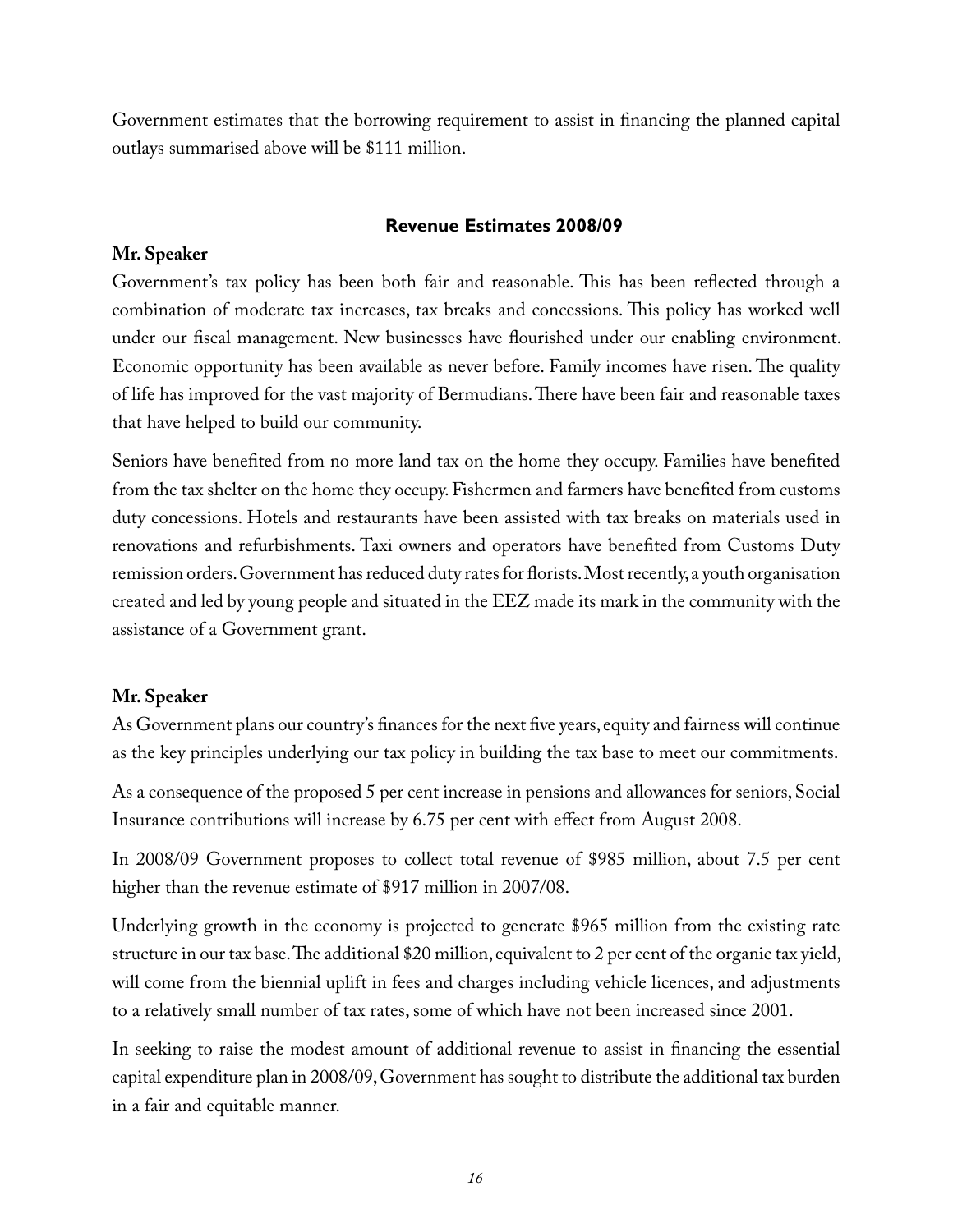The standard rate of payroll tax will be raised from 13.5 per cent to 14 per cent in 2008/09 but the salary cap will remain at \$350,000. The standard rate is assessed on businesses with annual payrolls of \$1 million or more and on exempted companies. An additional \$5.5 million is anticipated to flow from this adjustment.

The lower rates of payroll tax for small and medium size businesses including taxi drivers, farmers and fishermen will remain unchanged in 2008/09.

Similarly, the recovery rate of 4.75 per cent pertaining to the employee portion of payroll tax will remain unchanged in 2008/09.

Airport departure tax will be increased by \$10 to \$35 to help meet the rising cost of security and the cost of planned improvements at the L. F. Wade International Airport. The airport departure tax was last increased in 2001. The new rate is similar to airline departure taxes in competing jurisdictions such as Bahamas, Barbados, the Cayman Islands and Jamaica. In these countries, the departure tax is in the range of \$30 – \$38.

Stamp duty on the conveyance or transfer of land will be adjusted in 2008/09. Properties that sell for amounts up to \$1 million will attract a slightly lower rate of stamp duty. Accordingly, the lowest band in the rate structure for conveyance or transfer of land will be reduced from 2.5 per cent to 2 per cent. Most first-time home purchasers seek properties valued at less than \$1 million and home buyers in this segment of the housing market will have the full benefit of the downward adjustment.

For properties that sell for more than \$1 million, the rate of stamp tax will be higher. The two top bands in the rate structure will be increased by one percentage point to 6 per cent and 7 per cent respectively. The net yield from the rate changes is estimated at \$2 million.

The rate of Customs Duty is to be increased on cigarettes, cars and boats for an estimated additional yield of \$4.7 million.

Duty on cigarettes will be increased from 15.5 cents per unit to 18 cents per unit. This may be considered as a 'health tax'. The Chief Medical Officer has stated that smoking is the number one preventable cause of death linked to cancer. Increasing the rate of duty and the resulting retail price of cigarettes may help to reduce the number of smokers in our community. If demand for cigarettes remains inelastic or impervious to price increases, then the public treasury will benefit.

The existing tiered rate of duty on cars will remain at 75 per cent and 150 per cent, but the threshold value that separates the tiered rates is to be reduced from \$12,000 to \$10,000.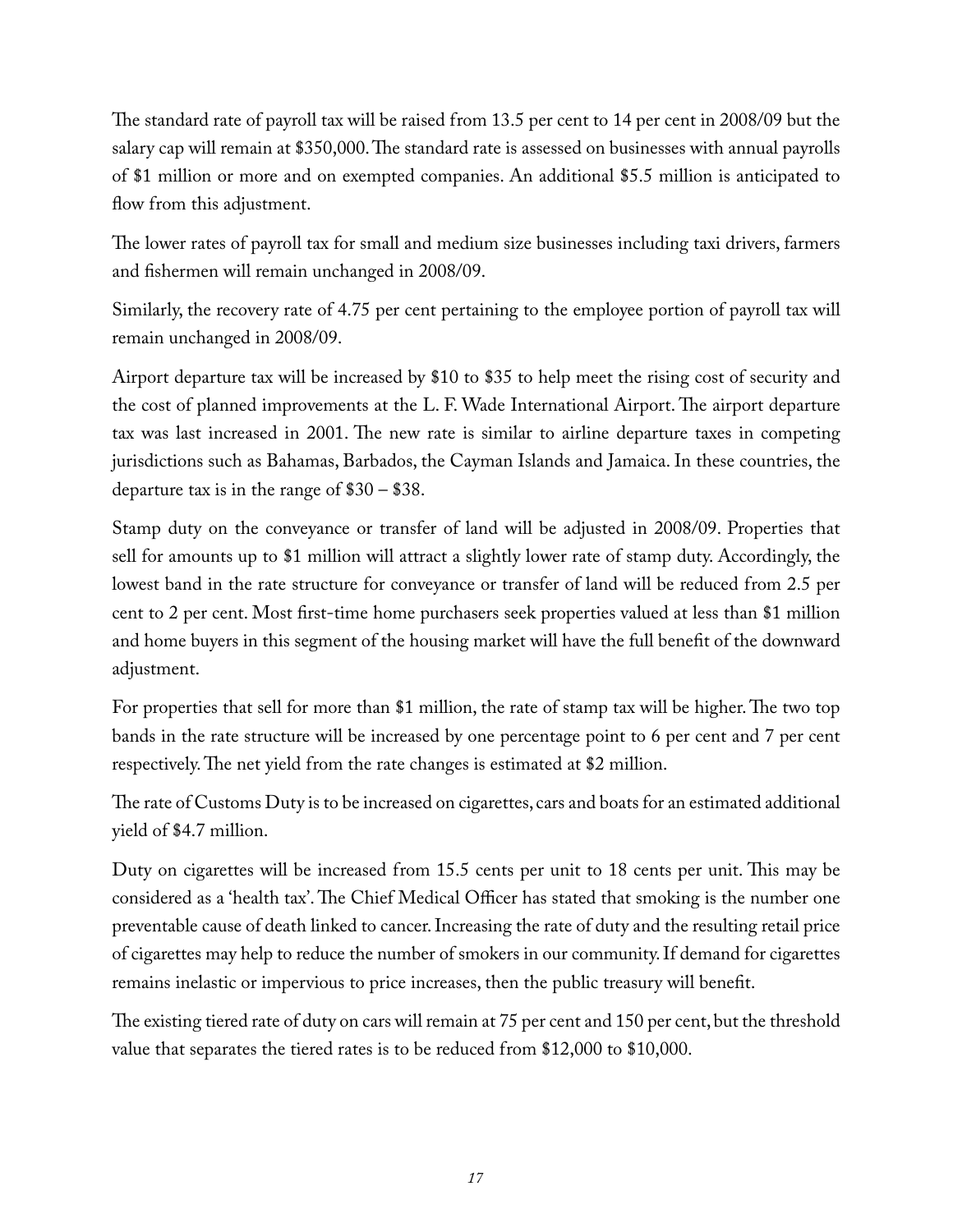#### **Mr. Speaker**

Pleasure craft including motor boats and sailboats are luxury items. Their numbers continue to proliferate which is a reflection of the growing levels of income and wealth in our community. Government proposes to increase the rate of duty from 33.5 per cent to 55 per cent purely as a revenue-raising measure.

Land tax is projected to yield \$45 million in 2008/09. No changes to the land tax rates are planned for the 2008/09 fiscal year.

Vehicle licences were last adjusted two years ago. A modest increase of 3 per cent will take effect from April 1, 2008.

The licence fees for sale of land to non-Bermudians will be increased from 22 per cent to 25 per cent for houses, and from 15 per cent to 18 per cent for condominiums. The fee for sale of fractional units will be set at 18 per cent on the second disposition of such units. The fee for the first-time sale of such units will be 10 per cent.

#### **Mr. Speaker**

Bermuda's name and the Bermuda brand as a jurisdiction has cachet. We jealously prize it and we are resolute that we will take all reasonable actions to protect Bermuda's name as a premier jurisdiction in international financial services both in the courts and in terms of economic diplomacy.

The cost of maintaining the good name of Bermuda's company registry continues to increase. We have always prided ourselves on effective gate keeping powers. We must continue to enhance that and to ensure that we have the necessary resources. There have been instances of action and in tandem with the work that the independent regulator is undertaking we in Government also have to ensure that we have the necessary financial resources to address improvements to our regulatory framework.

Therefore, to assist in defraying the rising supervisory and regulatory costs, Government proposes to increase fees under the Companies Act 1981 by about 6.5 per cent to have effect from April 1, 2008. The additional yield should amount to about \$2 million in 2008/09.

Honourable Members will recall that there was a *Report on the Bermuda Tax System*, dated August 1999 that was tabled in this Honourable House. There were no structural changes recommended. This was borne out by the Sustainable Development Survey in which the wider public indicated that our existing tax structure was adequate and that any new tax structure could add a burdensome and costly infrastructure with very little demonstrable value.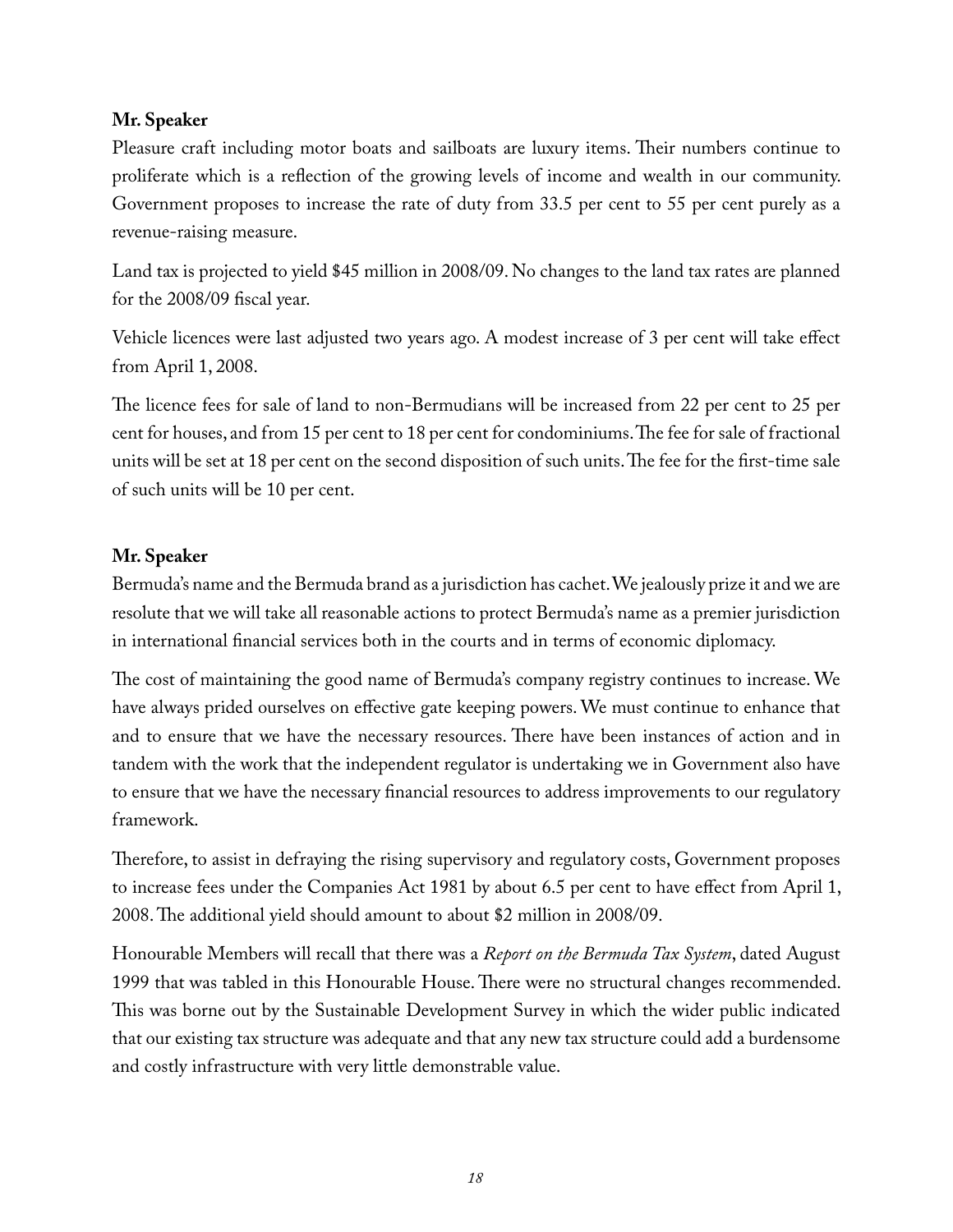Accordingly we have not tinkered to any appreciable extent with the existing tax regime. What we have done is instituted some tax increases that are geared to provide additional revenue without introducing radically different or burdensome new tax measures.

#### **Mr. Speaker**

Turning briefly to management of the public debt, Government re-affirms its philosophy and policy on borrowing that funds are borrowed to finance the development and acquisition of hard capital assets as investment in our nation's physical and social infrastructure.

As part of its long term financial planning, Government monitors the statutory debt ceiling in relation to growth in Bermuda's GDP. GDP has risen since the statutory debt ceiling was adjusted to \$375 million in 2005.

At the end of 2007/08, Bermuda's net debt was \$282 million. The longstanding policy of constraining debt to 10 per cent of GDP has served Bermuda well. This ratio compares very favourably with many other countries that have debt/GDP ratios generally in the range of 25 per cent to 65 per cent.

With GDP estimated to reach \$6 billion in 2008/09, the statutory debt ceiling would represent 6.25 per cent of GDP. In keeping with the policy of periodically re-aligning the statutory debt ceiling to a position within the policy limit of 10 per cent of GDP, Government plans to adjust the statutory debt ceiling in 2008/09 to \$550 million.

I note for the record that Government completed a successful refinancing of a portion of existing debt and at the same time paid off a \$20 million 6.72 per cent note issue that fell due in November of 2007. The refinancing transaction was in the amount of U.S.\$140 million. The term was 15 years and the all-in coupon rate was 5.73 per cent. The transaction was executed in the U.S. private placement market and was arranged by The Bank of Bermuda/HSBC in November 2007.

#### **Mr. Speaker**

We are at the tipping point and call to action.

The race cannot be just to the swift and survival for the strong.

We must bear one another's burdens; that is what the National Budget 2008/09 sets out to do.

We will conclude National Budget 2008/09 feeling not only refreshed but more importantly renewed: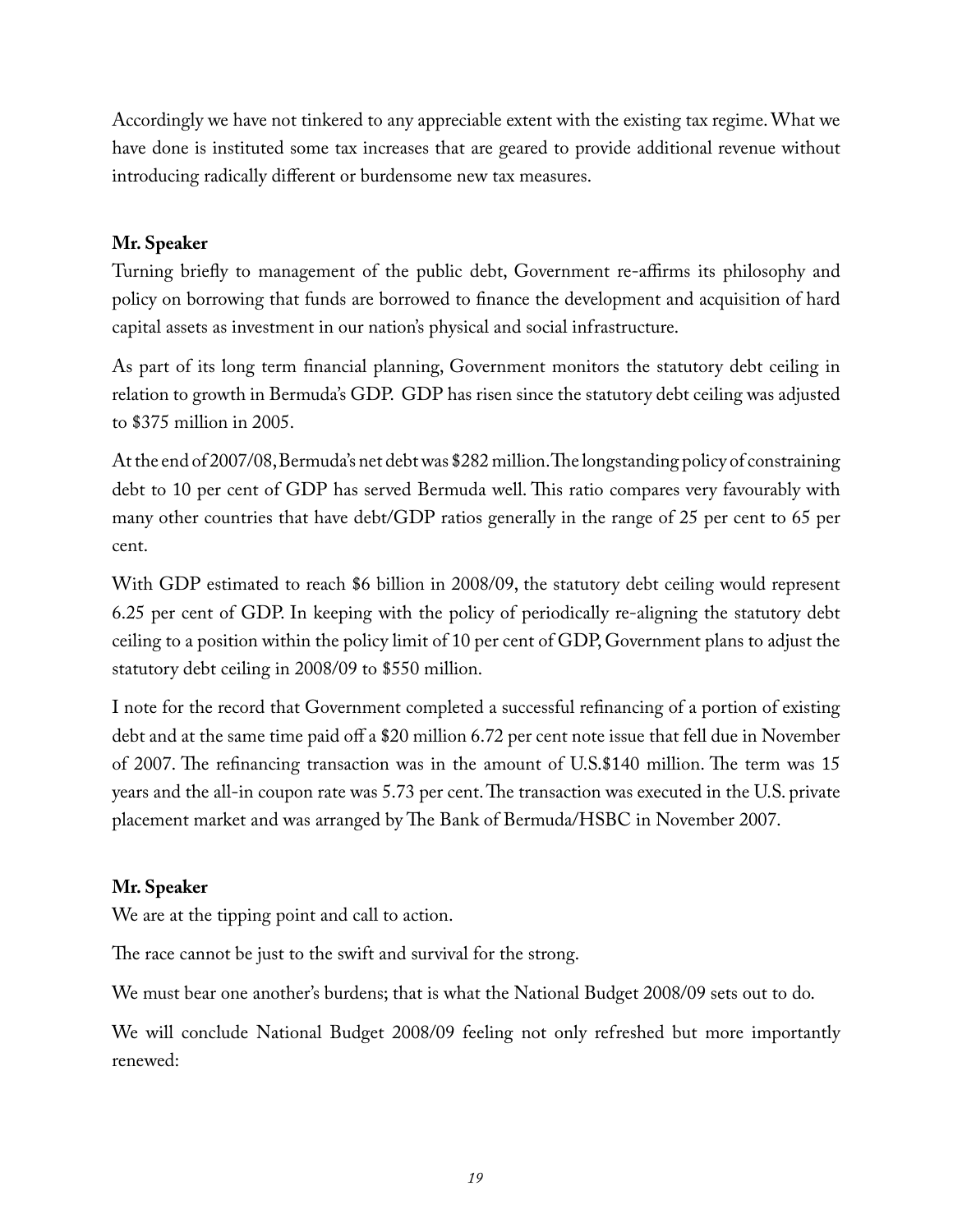- **renewed because the people of Bermuda have shown that they have no fears about a PLP** Government;
- **renewed** because we know there are new issues to be tackled in a new and dynamic way;
- **renewed** because we are determined to make 'one Bermuda' a reality. The Big Conversation is just the start; and
- **renewed** because as a member of the global community, we realise that we are interdependent and that we rely on each other.

We recognise that we have a grand opportunity that faces us and our country.

We are serious about renewal, renewal of our community, renewal of our country, renewal of our people.

Hope, energy, renewal, resolve – those are our spiritual and mental attributes that we will combine in tandem with our fiscal resources to help Bermuda to become all that she can be so that all her people are the beneficiaries.

We are confident of our plans, our policies, and our programmes and of our leadership.

Some will always assert that we spend too much.

However, even in the U.S. there is the recognition of the need for some immediate injection to help the people by way of a fiscal stimulus. The stated criteria used by credible economists are that it must be **targeted** to help those most in need, it must be **timely** and it must be **temporary** – if it is to achieve the desired effect and to stave off the possibility of a recession.

The PLP Government has long recognised this – does the Restaurants (Temporary Customs Duty Relief) Act 2002 sound familiar?

There is a view that more of the people of Bermuda who are hurting needed to benefit in a demonstrable way. This is why we made the commitments we did in our December 2007 Election Platform. We must bear one another's burdens.

We recognised that there was a need to improve on our public services.

That is what the people voted for on December 18, 2007. They wanted to see their needs attended to even more directly.

This we intend to do – free daycare for children under four years for families whose circumstances require it, free bus and ferry fares for Bermudians on a phased basis, FutureCare – as part of a raft of initiatives to help citizens and to promote sustainable practices.

Despite considerable progress we must further raise the bar. To do so will require focusing on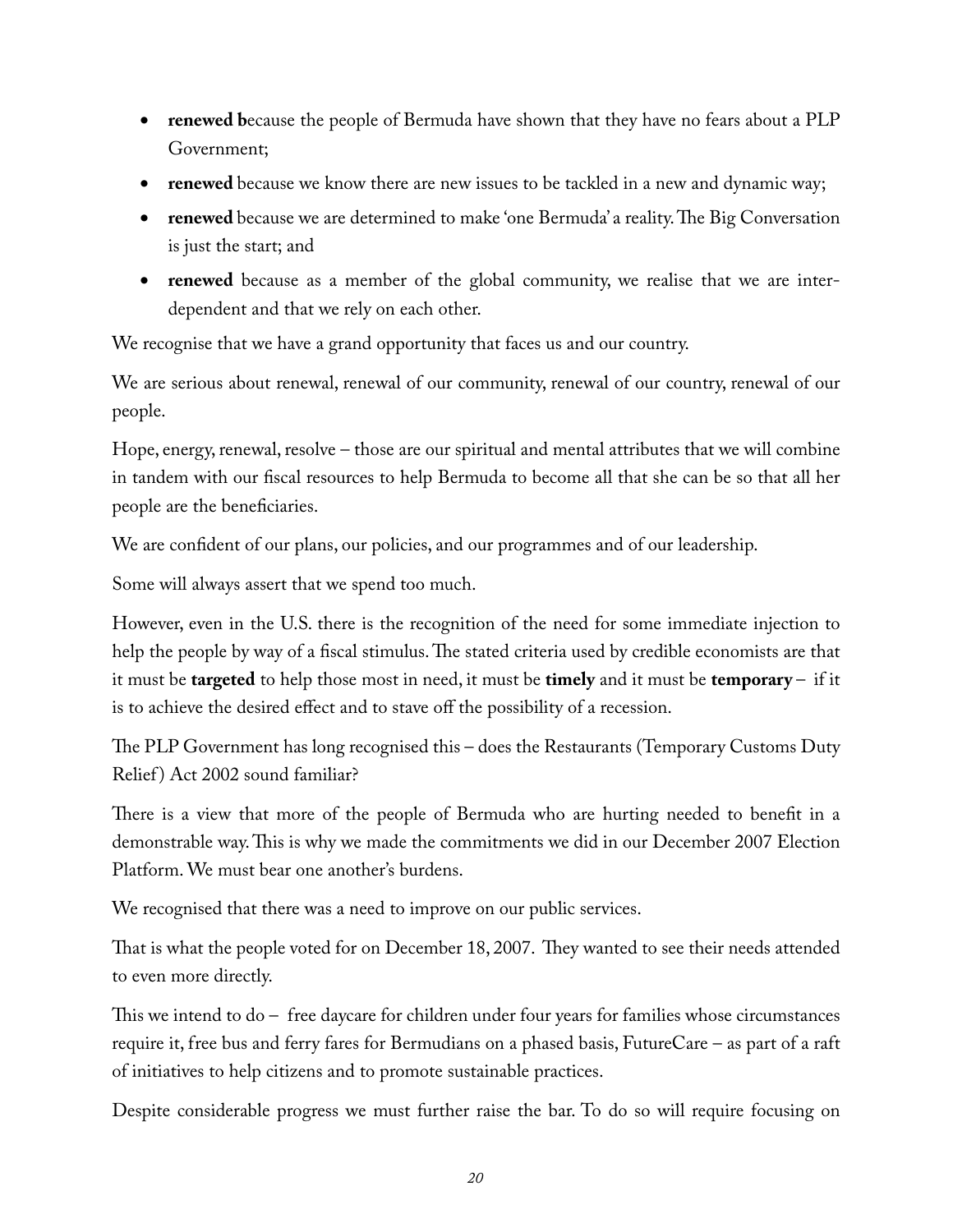enhancing human capital, fostering energy innovation and increasing the global demand for Bermuda products.

We must reinvest in our most precious resource – our people. While education and skills training are important the urgent priority must be to ensure that more Bermudians are in jobs at the higher end and there are more successful productive and profitable Bermudian enterprises.

Government's focus is to strengthen education, provide training and leadership opportunities for Bermudians, keep taxes fair and reasonable, avoid unnecessary and burdensome regulations, promote and foster entrepreneurship, and maintain the integrity of our jurisdiction.

Bermuda's economy is strong and it will continue to be so notwithstanding the global challenges and threats, be they the increased price of fuel, the weak dollar, the threat of terrorism or external regulatory requirements.

Government realises the importance of reinventing itself and of the value of innovation and change. We intend to deploy our resources and to encourage all the components to make our economic engine the best it can be as a standard-bearer for the world.

We will continue to work in partnership with the private sector. Our collective aim has to be to promote new levels of educational success, expanded opportunities for Bermudians as well as increased economic productivity for Bermuda.

This National Budget 2008/09 provides the firm financial foundation to improve the quality of life and standard of life for Bermudians – both present and in generations to come.

The human condition does not allow people to live off handouts. People want jobs. The nature of our growth must ensure that everyone is a stakeholder.

Success breeds success. I am reminded of one of Africa's visionary leaders Kwame Nkrumah who said:

*Go to the people Live among them Learn from them Love them Plan with them Start with what they know Build on what they have.* Government has been to our people and the National Budget 2008/09 builds on what they have.

#### **Thank you, Mr. Speaker.**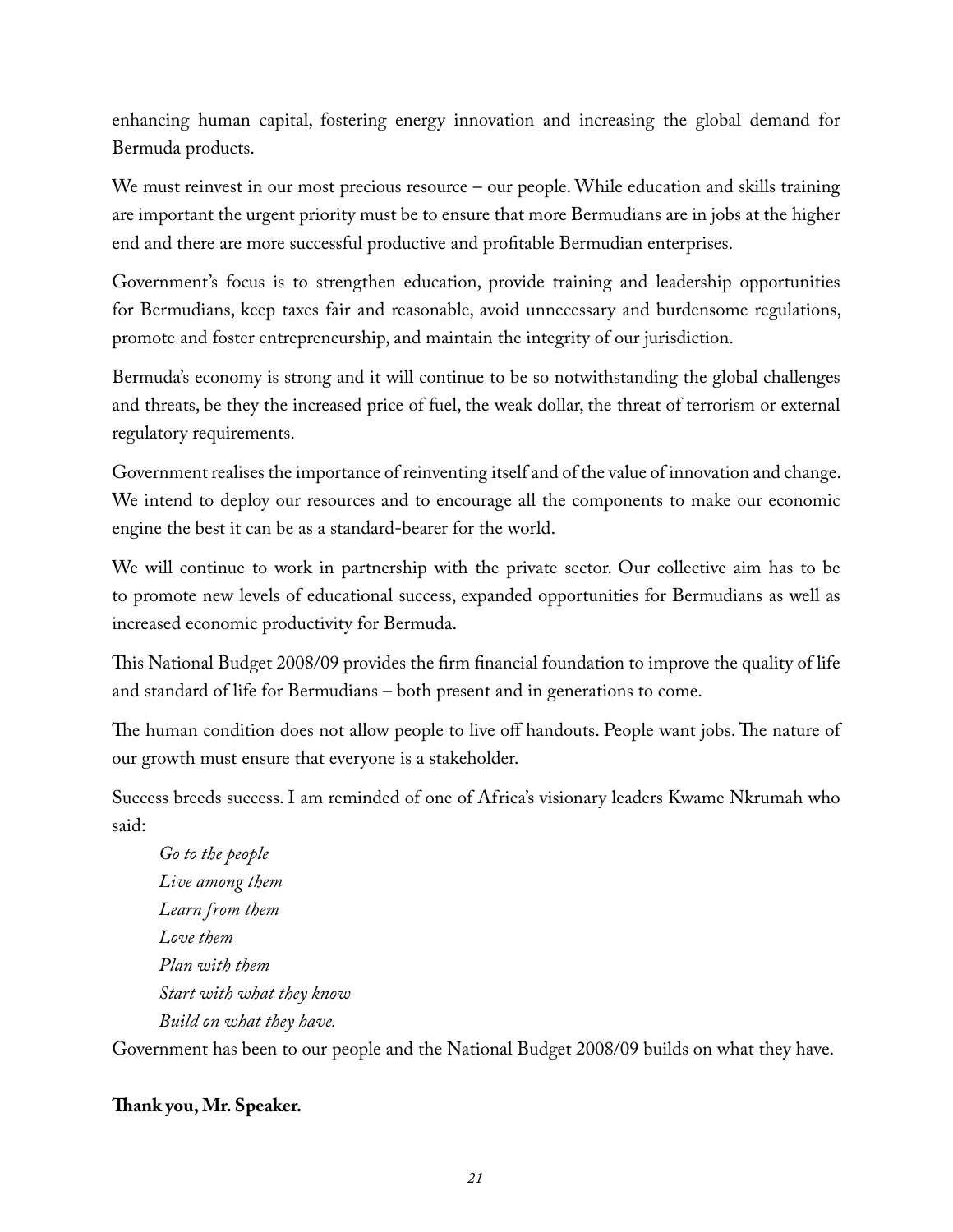# **Table I**

#### **GOVERNMENT OF BERMUDA SUMMARY OF CONSOLIDATED FUND ESTIMATES FOR 2008/09**

| <b>ACTUAL</b><br>2006/07<br>\$000 |                |                                                    | <b>ORIGINAL</b><br><b>ESTIMATE</b><br>2007/08<br>\$000 | <b>REVISED</b><br><b>ESTIMATE</b><br>2007/08<br>\$000 | <b>ESTIMATE</b><br>2008/09<br>\$000 |
|-----------------------------------|----------------|----------------------------------------------------|--------------------------------------------------------|-------------------------------------------------------|-------------------------------------|
|                                   |                | <b>Revenue and Expenditure Estimates</b>           |                                                        |                                                       |                                     |
| 883,711                           | $\mathbf{L}$   | Revenue                                            | 917,113                                                | 929,076                                               | 985,273                             |
| 836,070                           | $\overline{2}$ | Current Account Expenditure (excl.debt and s/fund) | 861,992                                                | 150,188                                               | 931,699                             |
| 47,641                            | 3              | Current Account Balance (excl.debt and s/fund)     | 55, 121                                                | 48,005                                                | 53,574                              |
| 13,929                            | 4              | Interest on Debt                                   | 16,445                                                 | 16,800                                                | 21,516                              |
| 33,712                            |                |                                                    | 38,676                                                 | 31,205                                                | 32,058                              |
| 4,388                             | 5              | <b>Sinking Fund Contribution</b>                   | 6,375                                                  | 5,625                                                 | 8,625                               |
| 29,324                            | 6              | Surplus Available for Capital Expenditure          | 32,301                                                 | 25,580                                                | 23,433                              |
| 108,437                           | 7              | Capital Expenditure (See line 19 below)            | 141,000                                                | 143, 135                                              | 154,860                             |
| (79, 113)                         | 8              | <b>Budget Surplus (Deficit)</b>                    | (108, 699)                                             | (117, 555)                                            | (131, 427)                          |
|                                   |                | <b>Sources of Financing</b>                        |                                                        |                                                       |                                     |
| 31,087                            | 9              | Consolidated Fund                                  | 20,000                                                 | 15,389                                                | 20,000                              |
| 39,675                            |                | 10 Borrowing                                       | 88,699                                                 | 102, 166                                              | 111,427                             |
| 70,762                            | H.             | <b>Total Financing</b>                             | 108,699                                                | 117,555                                               | 131,427                             |
|                                   |                | <b>Capital Appropriations</b>                      |                                                        |                                                       |                                     |
| 110,542                           |                | 12 Appropriations in Original Estimates            | 107,484                                                | 107,484                                               | 119,388                             |
| 9,926                             |                | 13 Supplementary Appropriations                    | 0                                                      | 5,659                                                 | 0                                   |
| 120,468                           |                | 14 Appropriated During the Year                    | 107,484                                                | 113,143                                               | 119,388                             |
| 0                                 |                | 15 Appropriations Lapsed                           | 0                                                      | 17,330                                                | 0                                   |
| 120,468                           |                | 16 Net Appropriations                              | 107,484                                                | 95,813                                                | 119,388                             |
| 70,763                            |                | 17 Unspent Appropriations from Prior Year          | 33,516                                                 | 82,794                                                | 35,472                              |
| 191,231                           |                | 18 Appropriations to Meet Spending                 | 141,000                                                | 178,607                                               | 154,860                             |
| 108,437                           |                | 19 Capital Spending                                | 141,000                                                | 143, 135                                              | 154,860                             |
| 82,794                            |                | 20 Unspent Appropriations Carried Forward          | 0                                                      | 35,472                                                | 0                                   |
|                                   |                | <b>Consolidated Fund Balance (31 March)</b>        |                                                        |                                                       |                                     |
| 1,000                             |                | 21 Contingency Fund                                | 1,000                                                  | 1,000                                                 | 1,000                               |
| 82,794                            |                | 22 Unspent Capital Appropriations                  | 0                                                      | 35,472                                                | 0                                   |
| (432, 867)                        |                | 23 Undesignated Surplus (Deficit)                  | (395, 795)                                             | (503, 100)                                            | (599, 055)                          |
| (349, 073)                        |                | 24 Consolidated Fund Surplus (Deficit)             | (394, 795)                                             | (466, 628)                                            | (598, 055)                          |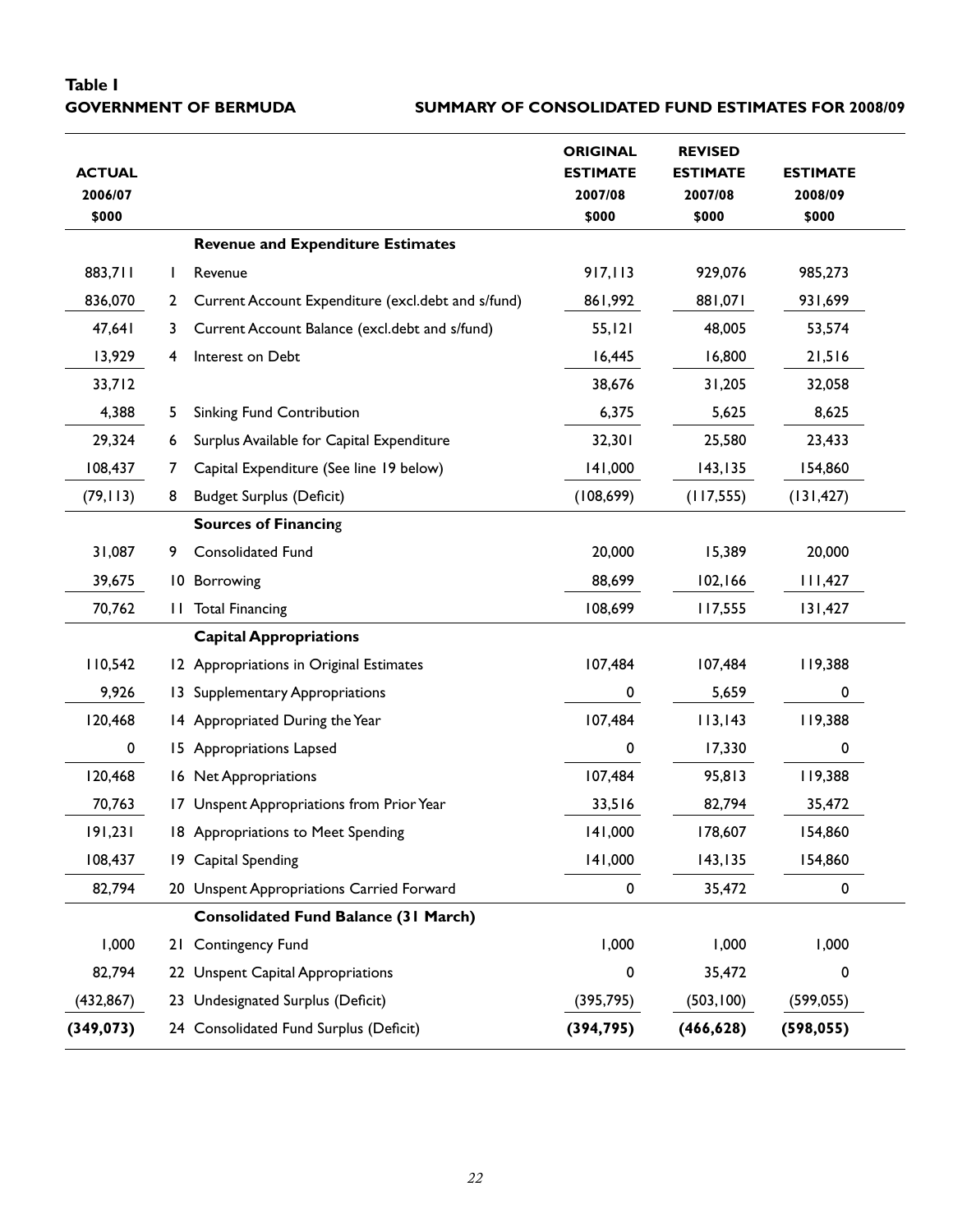#### **Table II ANALYSIS OF CURRENT ACCOUNT REVENUE**

|              |                                       |                                    |                                      |                                     |                                      | <b>DIFFERENCE</b><br>2007/08 |                 |
|--------------|---------------------------------------|------------------------------------|--------------------------------------|-------------------------------------|--------------------------------------|------------------------------|-----------------|
| <b>HEAD</b>  | <b>REVENUE DESCRIPTION</b>            | 2006/07<br><b>ACTUAL</b><br>(5000) | 2007/08<br><b>ORIGINAL</b><br>(5000) | 2007/08<br><b>REVISED</b><br>(5000) | 2008/09<br><b>ESTIMATE</b><br>(5000) | VS<br>2008/09<br>(5000)      | %               |
| (1)          | (2)                                   | (3)                                | (4)                                  | (5)                                 | (6)                                  | (7)                          | (8)             |
|              | <b>Taxes and Duties</b>               |                                    |                                      |                                     |                                      |                              |                 |
| 12           | <b>Customs Duty</b>                   | 230,228                            | 247,383                              | 245,720                             | 259,737                              | 12,354                       | 5               |
| 27           | Sale of Land to Non-Bermudians        | 21,242                             | 16,000                               | 12,000                              | 16,375                               | 375                          | $\mathbf{2}$    |
| 29           | Timesharing Tax                       | 323                                | 250                                  | 250                                 | 350                                  | 100                          | 40              |
| 38           | Passenger Taxes                       | 30,530                             | 30,050                               | 25,550                              | 33,050                               | 3,000                        | $\overline{10}$ |
| 38           | <b>Stamp Duties</b>                   | 50,710                             | 58,377                               | 55,377                              | 60,000                               | 1,623                        | 3               |
| 38           | <b>Betting Tax</b>                    | 1,766                              | 1,500                                | 1,100                               | 1,500                                | 0                            | $\pmb{0}$       |
| 38           | Land Tax                              | 43,286                             | 53,200                               | 45,000                              | 45,000                               | (8, 200)                     | (15)            |
| 38           | Foreign Currency Purchase Tax         | 8,715                              | 15,000                               | 15,000                              | 15,750                               | 750                          | 5               |
| 38           | Payroll Tax                           | 297,301                            | 292,000                              | 320,000                             | 335,500                              | 43,500                       | 15              |
| 38           | Hotel Occupancy                       | 12,047                             | 11,000                               | 11,000                              | 12,000                               | 1,000                        | 9               |
| 38           | Corporate Service Tax                 | 3,060                              | 2,500                                | 2,500                               | 3,000                                | 500                          | 20              |
|              | <b>Fees, Permits and Licences</b>     |                                    |                                      |                                     |                                      |                              |                 |
| 03           | Liquor Licences                       | 319                                | 320                                  | 320                                 | 320                                  | $\pmb{0}$                    | 0               |
| 12           | Other Customs Fees and Charges        | 2,222                              | 2,082                                | 2,105                               | 2,343                                | 261                          | 13              |
| 12           | Wharfage                              | 1,759                              | 1,430                                | 1,640                               | 1,700                                | 270                          | 9               |
| 13           | Post Office                           | 6,885                              | 7,993                                | 7,923                               | 7,128                                | (865)                        | (11)            |
| 27           | <b>Immigration Receipts</b>           | 13,069                             | 11,755                               | 15,780                              | 18,006                               | 6,251                        | 53              |
| 29           | Trade and Service Mark                | 1,443                              | 1,371                                | 1,407                               | 1,416                                | 45                           | 3               |
| 30           | <b>Ferry Services</b>                 | 1,789                              | 1,717                                | 1,740                               | 1,703                                | (14)                         | (1)             |
| 30           | Services to Seaborne Shipping         | 2,986                              | 3,037                                | 2,987                               | 3,001                                | (36)                         | (1)             |
| 31           | Air Terminal and Aviation             | 11,039                             | 11,650                               | 11,650                              | 12,110                               | 460                          | $\overline{4}$  |
| 32           | Planning Fees and Searches            | 1,291                              | 1,750                                | I,480                               | 1,657                                | (93)                         | (5)             |
| 34           | Vehicle Licences And Registration     | 27,201                             | 28,153                               | 26,653                              | 26, 122                              | (2,032)                      | (7)             |
| 35           | <b>Bus Revenues</b>                   | 8,260                              | 8,015                                | 8,015                               | 8,015                                | 0                            | $\mathbf 0$     |
| 36           | Solid Waste                           | 3,325                              | 2,060                                | 2,743                               | 2,910                                | 850                          | 41              |
| 36           | Water                                 | 3,557                              | 5,090                                | 3,912                               | 4,112                                | (978)                        | (19)            |
| 36           | Rentals                               | 2,586                              | 3,407                                | 2,996                               | 2,645                                | (763)                        | (22)            |
| 39           | Companies - International             | 52,067                             | 52,691                               | 54,195                              | 56, 116                              | 3,425                        | 7               |
| 39           | Companies Local                       | 2,706                              | 2,730                                | 2,835                               | 2,907                                | 177                          | $\overline{7}$  |
| 39           | <b>Companies Licences</b>             | 423                                | 295                                  | 335                                 | 350                                  | 55                           | 9               |
| 46           | <b>Telecommunications Receipts</b>    | 11,295                             | 10,000                               | 10,450                              | 12,000                               | 2,000                        | 20              |
| 57           | Aircraft Registration                 | 7,328                              | 7,900                                | 10,970                              | 12,970                               | 5,070                        | 64              |
| 72           | Plant Production and Marketing Centre | 424                                | 438                                  | 368                                 | 438                                  | 0                            | $\mathbf 0$     |
| 73           | Registration of Shipping              | 2,814                              | 2,548                                | 2,548                               | 3,010                                | 462                          | 8               |
|              | <b>Other Receipts</b>                 |                                    |                                      |                                     |                                      |                              |                 |
| 03           | <b>Fines And Forfeitures</b>          | 4,330                              | 5,252                                | 4,752                               | 5,252                                | 0                            | 0               |
| $\mathbf{H}$ | Interest on Deposits                  | 3,273                              | 3,200                                | 3,200                               | 3,200                                | 0                            | 0               |
| $\mathbf{H}$ | Bermuda Monetary Authority            | 2,152                              | 2,000                                | 2,300                               | 250                                  | (1,750)                      | (88)            |
|              | Other Revenue                         | 9,960                              | 12,969                               | 12,275                              | 13,330                               | 361                          | 3               |
|              |                                       | 883,711                            | 917,113                              | 929,076                             | 985,273                              | 68,160                       | $\overline{7}$  |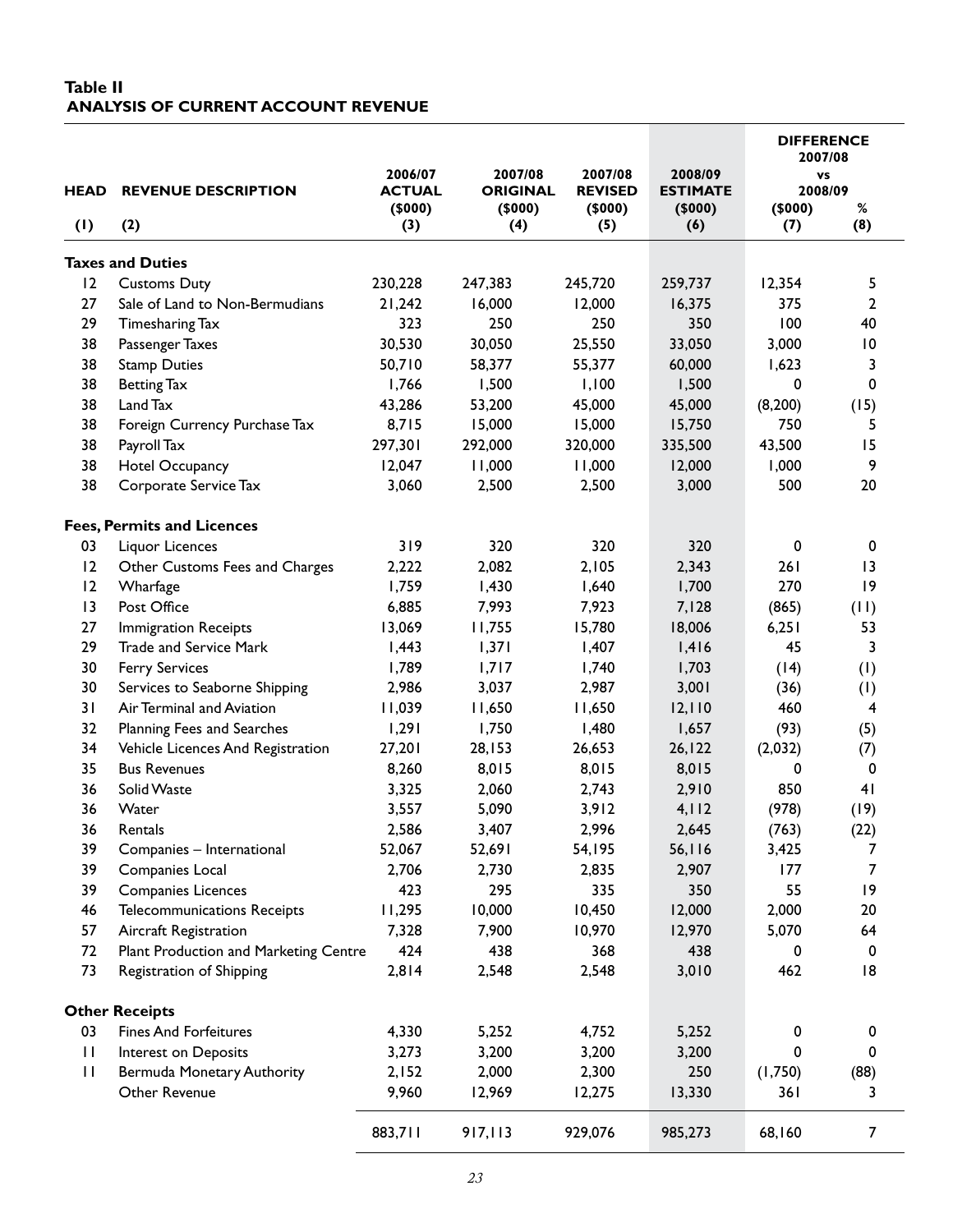#### **Table III SUMMARY BY DEPARTMENT OF CURRENT ACCOUNT EXPENDITURE**

|                 |                                        |                                    |                                      |                                     |                                      |         | <b>DIFFERENCE</b><br>2007/08 |
|-----------------|----------------------------------------|------------------------------------|--------------------------------------|-------------------------------------|--------------------------------------|---------|------------------------------|
|                 | <b>HEAD DESCRIPTION</b>                | 2006/07<br><b>ACTUAL</b><br>(5000) | 2007/08<br><b>ORIGINAL</b><br>(5000) | 2007/08<br><b>REVISED</b><br>(5000) | 2008/09<br><b>ESTIMATE</b><br>(5000) | (5000)  | <b>VS</b><br>2008/09<br>%    |
| (1)             | (2)                                    | (3)                                | (4)                                  | (5)                                 | (6)                                  | (7)     | (8)                          |
|                 | <b>Non-Ministry Departments</b>        |                                    |                                      |                                     |                                      |         |                              |
| 0 <sub>1</sub>  | Governor and Staff                     | 1,239                              | 1,605                                | 1,605                               | 1,642                                | 37      | 2                            |
| 05              | Office of The Auditor                  | 2,222                              | 2,901                                | 2,901                               | 2,915                                | 4       |                              |
| 08              | <b>Public Service Commission</b>       | 71                                 | 80                                   | 80                                  | 79                                   | (1)     | (1)                          |
| 63              | Parliamentary Registrar                | 588                                | 1,377                                | 1,377                               | 709                                  | (668)   | (49)                         |
| 85              | Ombudsman's Office                     | 880                                | 655                                  | 655                                 | 687                                  | 32      | 5                            |
|                 |                                        | 5,000                              | 6,618                                | 6,618                               | 6,032                                | (586)   | (9)                          |
|                 | <b>Cabinet Office Departments</b>      |                                    |                                      |                                     |                                      |         |                              |
| 09              | <b>Cabinet Office</b>                  | 3,888                              | 4,622                                | 4,622                               | 6,160                                | 1,538   | 33                           |
| 4               | Department of Statistics               | 2,307                              | 3,065                                | 3,065                               | 3,168                                | 103     | 3                            |
| 15              | Dept. of Management Services           | 960                                | 1,147                                | 1,147                               | 1,356                                | 209     | 8                            |
| 9               | Department of Archives                 | 1,009                              | 1,815                                | 1,815                               | 1,919                                | 104     | 6                            |
| 26              | Department of Human Resources          | 4,007                              | 6,417                                | 6,417                               | 6,219                                | (198)   | (3)                          |
| 30              | Marine and Ports                       | 19,410                             | 19,680                               | 20,319                              | 21,340                               | 1,660   | 8                            |
| 31              | <b>Airport Operations</b>              | 25,001                             | 20,555                               | 22,416                              | 21,606                               | 1,051   | 5                            |
| 33              | Department of Tourism                  | 40,938                             | 40,337                               | 40,337                              | 35,299                               | (5,038) | (13)                         |
| 34              | <b>Transport Control Dept</b>          | 4,136                              | 4,943                                | 4,943                               | 5,588                                | 645     | 13                           |
| 35              | <b>Public Transportation Board</b>     | 20,334                             | 20,973                               | 22,048                              | 22,623                               | 1,650   | 8                            |
| 48              | <b>Transport Headquarters</b>          | 1,271                              | 1,770                                | 1,770                               | 1,795                                | 25      |                              |
| 51              | Dept. of Communication and Information | 1,682                              | 2,569                                | 2,489                               | 2,942                                | 373     | 15                           |
| 57              | Civil Aviation                         | 3,382                              | 3,558                                | 4,907                               | 4,491                                | 933     | 26                           |
| 73              | Maritime Administration                | 1,718                              | 1,959                                | 1,959                               | 1,715                                | (244)   | (13)                         |
|                 |                                        | 130,043                            | 133,410                              | 138,254                             | 136,221                              | 2,811   | $\mathbf{2}$                 |
|                 | <b>Ministry of Justice</b>             |                                    |                                      |                                     |                                      |         |                              |
| 87              | Ministry of Justice HQ                 | 447                                | 1,282                                | 1,282                               | 3,440                                | 2,158   | 168                          |
| 02              | Legislature                            | 4,173                              | 5,045                                | 5,045                               | 4,999                                | (46)    | (1)                          |
| 03              | Judicial Department                    | 8,848                              | 10,356                               | 10,356                              | 8,653                                | (1,703) | (16)                         |
| 04              | <b>Attorney General's Chambers</b>     | 3,812                              | 4,557                                | 4,557                               | 5,250                                | 693     | 15                           |
| 75              | Dept. of Public Prosecutions           | I, I70                             | 2,304                                | 2,304                               | 2,582                                | 278     | $ 2\rangle$                  |
|                 |                                        | 18,450                             | 23,544                               | 23,544                              | 24,924                               | 1,380   | $\boldsymbol{6}$             |
|                 | <b>Ministry of Finance</b>             |                                    |                                      |                                     |                                      |         |                              |
| $\overline{10}$ | Ministry of Finance HQ                 | 8,479                              | 15,384                               | 13,597                              | 15,038                               | (346)   | (2)                          |
| $\mathbf{H}$    | <b>Accountant General</b>              | 52,545                             | 58,907                               | 63,289                              | 69,771                               | 10,864  | 8                            |
| 12              | Customs                                | 15,068                             | 19,428                               | 19,428                              | 20,408                               | 980     | 5                            |
| 28              | Social Insurance                       | 6,500                              | 3,081                                | 6,354                               | 8,986                                | 5,905   | 192                          |
| 38              | Office of The Tax Commissioner         | 2,881                              | 3,256                                | 3,256                               | 3,355                                | 99      | 3                            |
| 39              | Registrar of Companies                 | 4,342                              | 4,060                                | 4,934                               | 4,385                                | 325     | 8                            |
| 58              | Interest on Debt                       | 13,929                             | 16,445                               | 16,800                              | 21,516                               | 5,071   | 31                           |
| 59              | Sinking Fund Contribution              | 4,388                              | 6,375                                | 5,625                               | 8,625                                | 2,250   | 35                           |
|                 |                                        | 108,132                            | 126,936                              | 133,283                             | 152,084                              | 25,148  | 20                           |
|                 | <b>Ministry of Education</b>           |                                    |                                      |                                     |                                      |         |                              |
| 17              | Department of Education                | 117,573                            | 117,313                              | 117,313                             | 122,985                              | 5,672   | 5                            |
| 41              | Bermuda College                        | 17,254                             | 18,195                               | 18,195                              | 20,290                               | 2,095   | 12                           |
|                 |                                        | 134,827                            | 135,508                              | 135,508                             | 143,275                              | 7,767   | 6                            |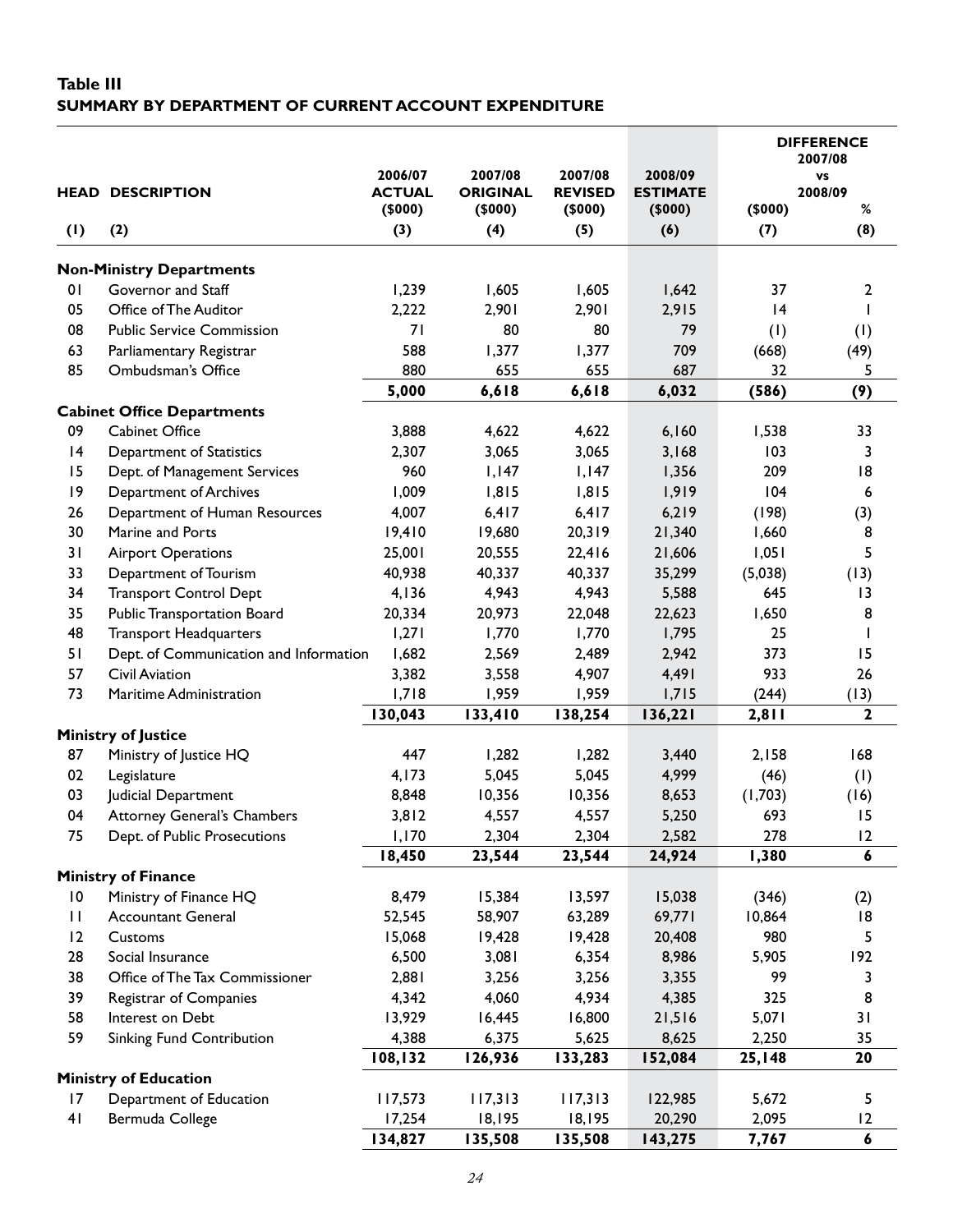#### **Table III** *continued* **SUMMARY BY DEPARTMENT OF CURRENT ACCOUNT EXPENDITURE**

| HEAD | <b>DESCRIPTION</b><br>(5000)                     | 2006/07<br>(5000) | 2007/08<br><b>ACTUAL ORIGINAL</b><br>(5000) | 2007/08<br>(5000) | 2008/09<br><b>REVISED ESTIMATE</b><br>(5000) | <b>DIFFERENCE</b><br>2007/08<br>VS<br>2008/09<br>$\%$ |                         |
|------|--------------------------------------------------|-------------------|---------------------------------------------|-------------------|----------------------------------------------|-------------------------------------------------------|-------------------------|
| (1)  | (2)                                              | (3)               | (4)                                         | (5)               | (6)                                          | (7)                                                   | (8)                     |
|      | <b>Ministry of Health</b>                        |                   |                                             |                   |                                              |                                                       |                         |
| 21   | Ministry of Health HQ                            | 4,993             | 3,898                                       | 3,898             | 6,588                                        | 2,690                                                 | 69                      |
| 22   | Health Department                                | 24,547            | 30,485                                      | 30,485            | 31,822                                       | 1,337                                                 | 4                       |
| 24   | Hospitals                                        | 100,203           | 105,275                                     | 109,307           | 113,291                                      | 8,016                                                 | 8                       |
|      |                                                  | 129,743           | 139,658                                     | 143,690           | 151,701                                      | 12,043                                                | 9                       |
|      | Ministry of The Environment and Sports           |                   |                                             |                   |                                              |                                                       |                         |
| 50   | Ministry of The Environment and Sports HQ        | 689               | 701                                         | 701               | 868                                          | 167                                                   | 24                      |
| 20   | Youth, Sport and Recreation                      | 13,400            | 15,151                                      | 15,148            | 15,194                                       | 43                                                    | $\pmb{0}$               |
| 32   | Department of Planning                           | 3,086             | 4,223                                       | 4,220             | 4,638                                        | 415                                                   | $\overline{10}$         |
| 49   | Land Valuation                                   | 601               | 827                                         | 827               | 868                                          | 41                                                    | 5                       |
| 68   | Parks                                            | 9,971             | 11,363                                      | 11,363            | 11,806                                       | 443                                                   | 4                       |
| 69   | <b>Conservation Services</b>                     | 4,577             | 5,526                                       | 5,526             | 5,677                                        | 151                                                   | 3                       |
| 72   | <b>Environmental Protection</b>                  | 3,861             | 4,286                                       | 4,286             | 4,312                                        | 26                                                    | I                       |
|      |                                                  | 36,185            | 42,077                                      | 42,071            | 43,363                                       | 1,286                                                 | $\overline{\mathbf{3}}$ |
|      | Ministry of Works and Engineering                |                   |                                             |                   |                                              |                                                       |                         |
| 36   | Ministry of Works and Engineering HQ             | 66,579            | 1,874                                       | 6,797             | 7,228                                        | 5,354                                                 | 286                     |
| 80   | Architectural Design and Construction            | 0                 | 1,798                                       | 1,328             | 1,611                                        | (187)                                                 | (10)                    |
| 81   | Lands, Buildings and Surveys                     | 0                 | 30,217                                      | 29,195            | 29,177                                       | (1,040)                                               | (3)                     |
| 82   | Operations and Engineering                       | 0                 | 40,380                                      | 36,947            | 38,435                                       | (1, 945)                                              | (5)<br>3                |
|      | Ministry of Culture and Social Rehabilitation    | 66,579            | 74,269                                      | 74,267            | 76,451                                       | 2,182                                                 |                         |
| 71   | Ministry of Culture and Social Rehabilitation HQ | 0                 | 871                                         | 1,692             | 5,271                                        | 4,400                                                 | 505                     |
| 8    | Libraries                                        | 1,930             | 2,241                                       | 2,241             | 2,340                                        | 99                                                    | 4                       |
| 23   | Child and Family Services                        | 12,487            | 12,241                                      | 13,769            | 13,666                                       | 1,425                                                 | 12                      |
| 52   | <b>Community and Cultural Affairs</b>            | 3,329             | 4,107                                       | 4,103             | 4,101                                        | (6)                                                   | (0)                     |
| 55   | <b>Financial Assistance</b>                      | 17,774            | 15,463                                      | 17,363            | 18,351                                       | 2,888                                                 | 9                       |
| 56   | Human Affairs                                    | 2,532             | 4,430                                       | 4,430             | 4,709                                        | 279                                                   | 6                       |
| 74   | Department of Court Services                     | 3,814             | 4,906                                       | 4,906             | 5,140                                        | 234                                                   | 5                       |
| 86   | Ministry of Community and Cult. Affairs HQ*      | 362               | 2,579                                       | 2,579             | 0                                            | (2,579)                                               | (100)                   |
| 88   | National Drug Control                            | 4,057             | 5,252                                       | 5,252             | 6,666                                        | 1,414                                                 | 27                      |
|      |                                                  | 46,285            | 52,090                                      | 56,335            | 60,244                                       | 8,154                                                 | 16                      |
|      | Ministry of Labour, Home Affairs and Housing     |                   |                                             |                   |                                              |                                                       |                         |
| 83   | Ministry of Labour, Home Affairs and Housing HQ  | 49,608            | 1,057                                       | 1,057             | 3,702                                        | 2,645                                                 | 250                     |
| 06   | Defence                                          | 5,800             | 8,565                                       | 8,542             | 8,971                                        | 406                                                   | 5                       |
| 07   | Police                                           | 54,734            | 57,089                                      | 57,089            | 62,813                                       | 5,724                                                 | $\overline{10}$         |
| 13   | Post Ofice                                       | 12,710            | 13,698                                      | 12,923            | 14,852                                       | 1,154                                                 | 8                       |
| 25   | Department Of Corrections                        | 23,355            | 26,002                                      | 26,018            | 27,798                                       | 1,796                                                 | $\overline{7}$          |
| 27   | Immigration                                      | 3,977             | 4,940                                       | 4,940             | 5,827                                        | 887                                                   | 8                       |
| 29   | Registry General                                 | 1,656             | 2,088                                       | 2,088             | 2,253                                        | 165                                                   | 8                       |
| 42   | Rent Commissioner                                | 490               | 593                                         | 593               | 725                                          | 132                                                   | 22                      |
| 44   | Ministry of Labour and Immigration HQ*           | 1,383             | 672                                         | 672               | 0                                            | (672)                                                 | (100)                   |
| 45   | <b>Fire Services</b>                             | 8,597             | 12,902                                      | 13,156            | 14,073                                       | 1,171                                                 | 9                       |
| 53   | Bermuda Housing Corp.                            | 3,699             | 4,300                                       | 4,300             | 6,000                                        | 1,700                                                 | 40                      |
| 54   | Security Services and Delegated Affairs          | 133               | 223                                         | 223               | 234                                          | $\mathbf{H}$                                          | 5                       |
| 60   | Labour and Training                              | 2,850             | 7,262                                       | 7,262             | 7,864                                        | 602                                                   | 8                       |
|      |                                                  | 168,992           | 139,391                                     | 138,863           | 155,112                                      | 15,721                                                | $\mathbf{H}$            |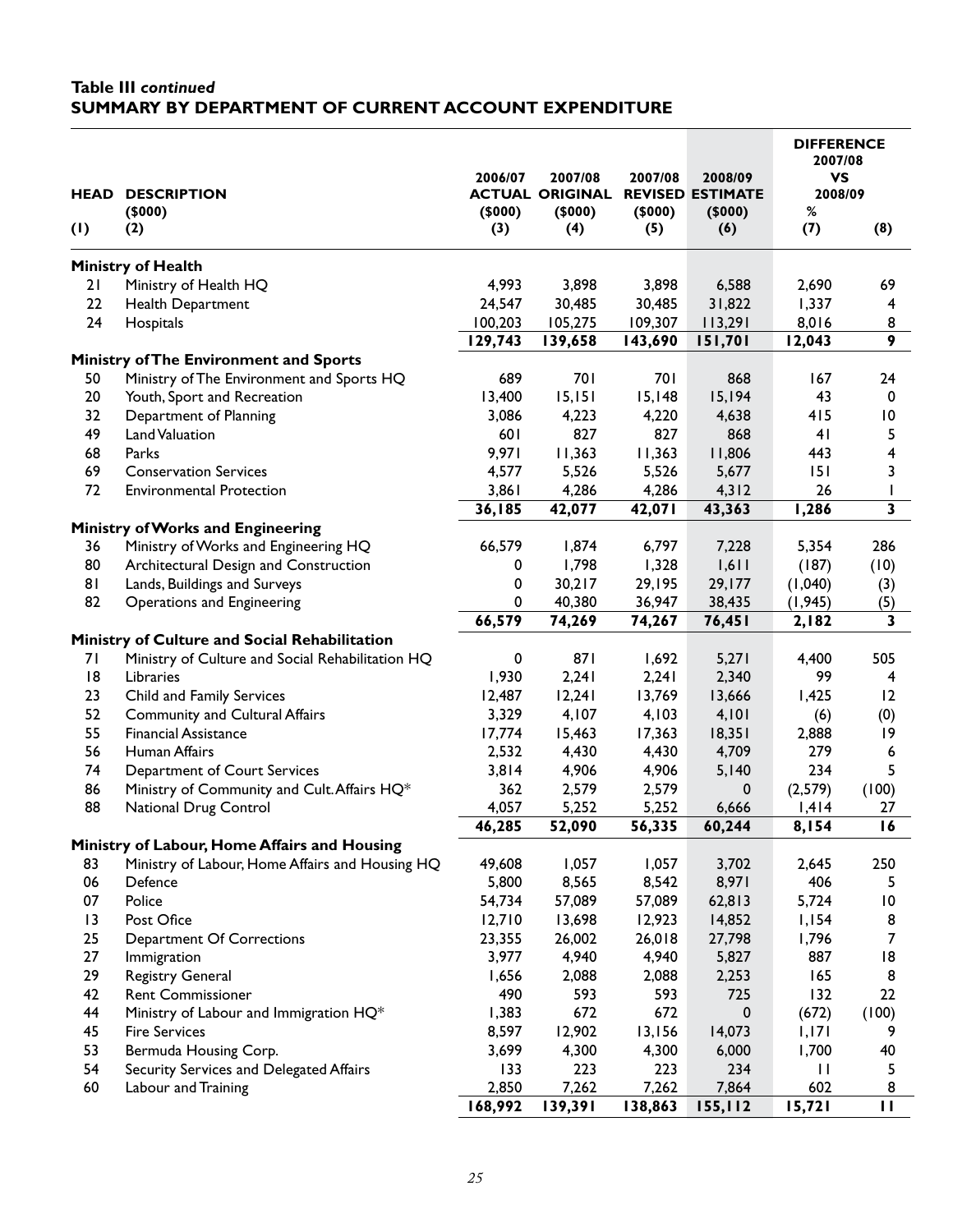#### **Table III** *continued* **SUMMARY BY DEPARTMENT OF CURRENT ACCOUNT EXPENDITURE**

| <b>HEAD</b> | <b>DESCRIPTION</b>                                    | 2006/07<br><b>ACTUAL</b> | 2007/08<br><b>ORIGINAL</b> | 2007/08<br><b>REVISED</b> | 2008/09<br><b>ESTIMATE</b> | <b>DIFFERENCE</b><br>2007/08<br><b>VS</b><br>2008/09 |                 |
|-------------|-------------------------------------------------------|--------------------------|----------------------------|---------------------------|----------------------------|------------------------------------------------------|-----------------|
|             |                                                       | (5000)                   | (5000)                     | (5000)                    | (5000)                     | (5000)                                               | %               |
| (1)         | (2)                                                   | (3)                      | (4)                        | (5)                       | (6)                        | (7)                                                  | (8)             |
|             | Ministry of Energy, Telecommunications and E-Commerce |                          |                            |                           |                            |                                                      |                 |
| 90          | Min. Energy, Telecomm. and E-Comm. HQ                 | 0                        | 0                          | 0                         | 606                        | 606                                                  | $\mathbf{0}$    |
| 43          | Information Technology Office                         | 6,155                    | 6,654                      | 6,406                     | 6,685                      | 31                                                   |                 |
| 46          | <b>Telecommunications</b>                             | 2.014                    | 2,225                      | 2,225                     | 2,272                      | 47                                                   |                 |
| 67          | E-Commerce                                            | 1.039                    | 1.350                      | 1.350                     | 1,282                      | (68)                                                 | (5)             |
| 84          | E-Government                                          | 943                      | 1.082                      | 1.082                     | 1,029                      | (53)                                                 | (5)             |
| 89          | Energy                                                | $\mathbf{0}$             | 0                          | 0                         | 559                        | 559                                                  | 0               |
|             |                                                       | 10,151                   | 11,311                     | 11,063                    | 12,433                     | 1,122                                                | $\overline{10}$ |
|             |                                                       | 854,387                  | 884,812                    | 903,496                   | 961,840                    | 77,028                                               | 9               |

\*2008/09 Estimates have been reallocated to reflect Ministerial restructures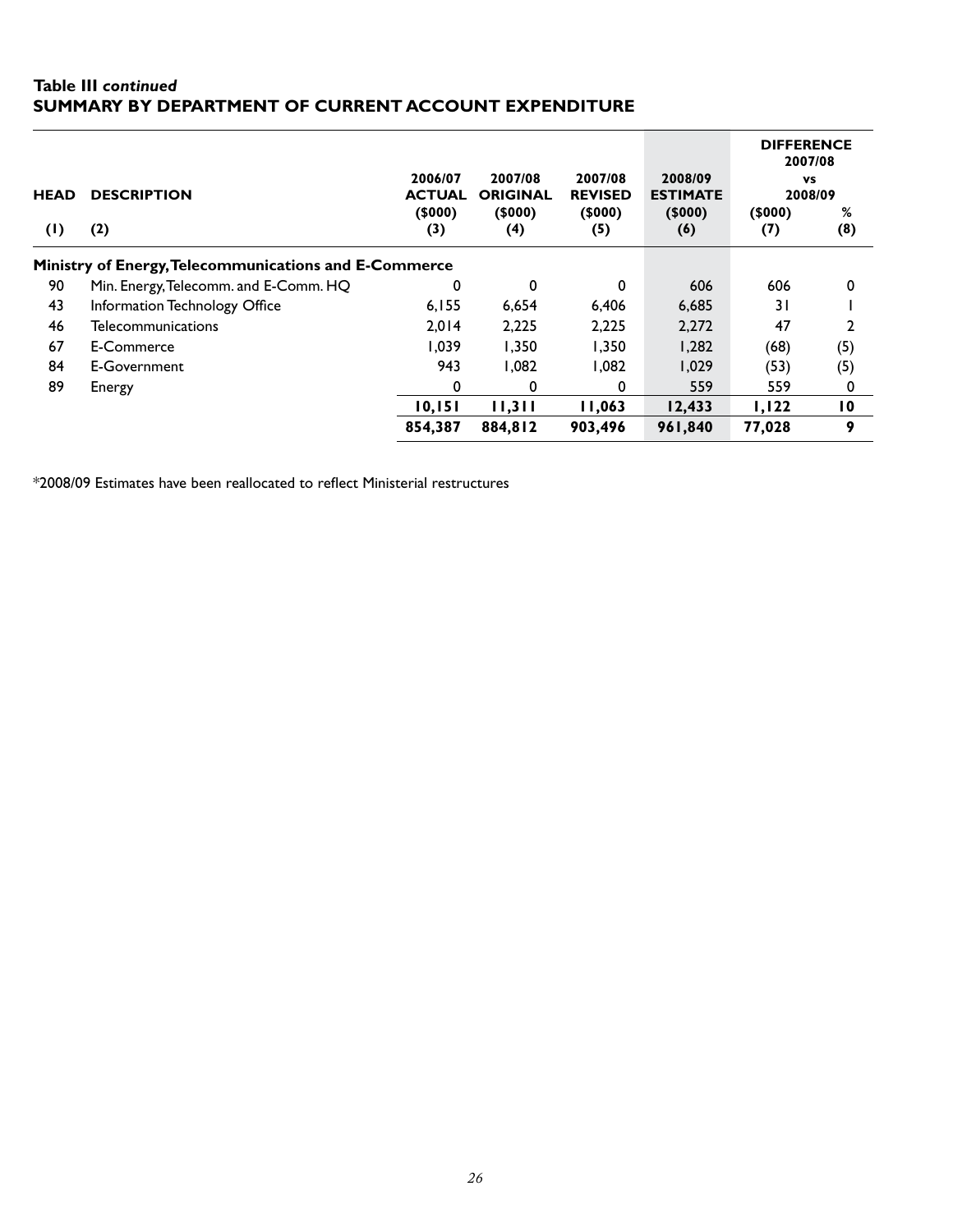#### **Table IV ANALYSIS OF CURRENT ACCOUNT EXPENDITURE BY OBJECT ACCOUNT**

| <b>EXPENDITURE</b>              |                    |                                    |                                      |                                     |                                      | <b>DIFFERENCE</b><br>2007/08 |                    |
|---------------------------------|--------------------|------------------------------------|--------------------------------------|-------------------------------------|--------------------------------------|------------------------------|--------------------|
| <b>OBJECT CODE</b>              | <b>DESCRIPTION</b> | 2006/07<br><b>ACTUAL</b><br>(5000) | 2007/08<br><b>ORIGINAL</b><br>(5000) | 2007/08<br><b>REVISED</b><br>(5000) | 2008/09<br><b>ESTIMATE</b><br>(5000) | (5000)                       | VS<br>2008/09<br>% |
| (1)                             | (2)                | (3)                                | (4)                                  | (5)                                 | (6)                                  | (7)                          | (8)                |
| <b>Salaries</b>                 |                    | 254,945                            | 310,238                              | 309,327                             | 329,910                              | 19,672                       | 6                  |
| Wages                           |                    | 84,208                             | 78,480                               | 79,441                              | 83,546                               | 5,066                        | 7                  |
| Employer Overhead               |                    | 46,128                             | 48,094                               | 52,466                              | 58,496                               | 10,402                       | 22                 |
| <b>Other Personnel Costs</b>    |                    | 7,860                              | 8,942                                | 8,820                               | 9,462                                | 520                          | 6                  |
| Training                        |                    | 6,065                              | 9,653                                | 9,172                               | 11,933                               | 2,280                        | 24                 |
| Transport                       |                    | 5,956                              | 6,404                                | 6,576                               | 7,091                                | 687                          | $\mathbf{H}$       |
| <b>Travel</b>                   |                    | 5,570                              | 7,629                                | 7,817                               | 7,436                                | (193)                        | (3)                |
| Communications                  |                    | 8,130                              | 7,864                                | 8,118                               | 9,309                                | 1,445                        | 8                  |
| Advertising and Promotion       |                    | 19,327                             | 18,610                               | 21,301                              | 18,770                               | 160                          | $\mathbf{I}$       |
| <b>Professional Services</b>    |                    | 71,575                             | 65,286                               | 71,062                              | 79,263                               | 13,977                       | 21                 |
| Rentals                         |                    | 11,941                             | 15,681                               | 16,254                              | 16,906                               | 1,225                        | 8                  |
| Repair and Maintenance          |                    | 17,331                             | 18,244                               | 18,674                              | 21,351                               | 3,107                        | 17                 |
| Insurance                       |                    | 10,456                             | 12,530                               | 12,800                              | 11,952                               | (578)                        | (5)                |
| Energy                          |                    | 16,404                             | 16,826                               | 18,453                              | 19,200                               | 2,374                        | 4                  |
| <b>Clothing and Uniforms</b>    |                    | 1,980                              | 2,576                                | 2,503                               | 3,021                                | 445                          | 17                 |
| Materials and Supplies          |                    | 35,302                             | 29,197                               | 36,024                              | 35,036                               | 5,839                        | 20                 |
| Equipment                       |                    | 2,409                              | 3,483                                | 4,131                               | 1,827                                | (1,656)                      | (48)               |
| Other Expenses                  |                    | 3,420                              | 6,992                                | 5,463                               | 5,064                                | (1, 928)                     | (28)               |
| Receipts Credited to Programme  |                    | (16,218)                           | (8,838)                              | (17, 367)                           | (19,020)                             | (10, 182)                    | 115                |
| Capital Recharges               |                    | 0                                  | (910)                                | 182                                 | 0                                    | 910                          | (100)              |
| Transfer to Other Funds         |                    | 4,388                              | 6,375                                | 5,625                               | 8,625                                | 2,250                        | 35                 |
| <b>Grants and Contributions</b> |                    | 242,700                            | 204,521                              | 209,364                             | 220,656                              | 16, 135                      | 8                  |
| <b>Public Debt Charges</b>      |                    | 14,510                             | 16,935                               | 17,290                              | 22,006                               | 5,071                        | 30                 |
|                                 |                    | 854,387                            | 884,812                              | 903,496                             | 961,840                              | 77,028                       | 9                  |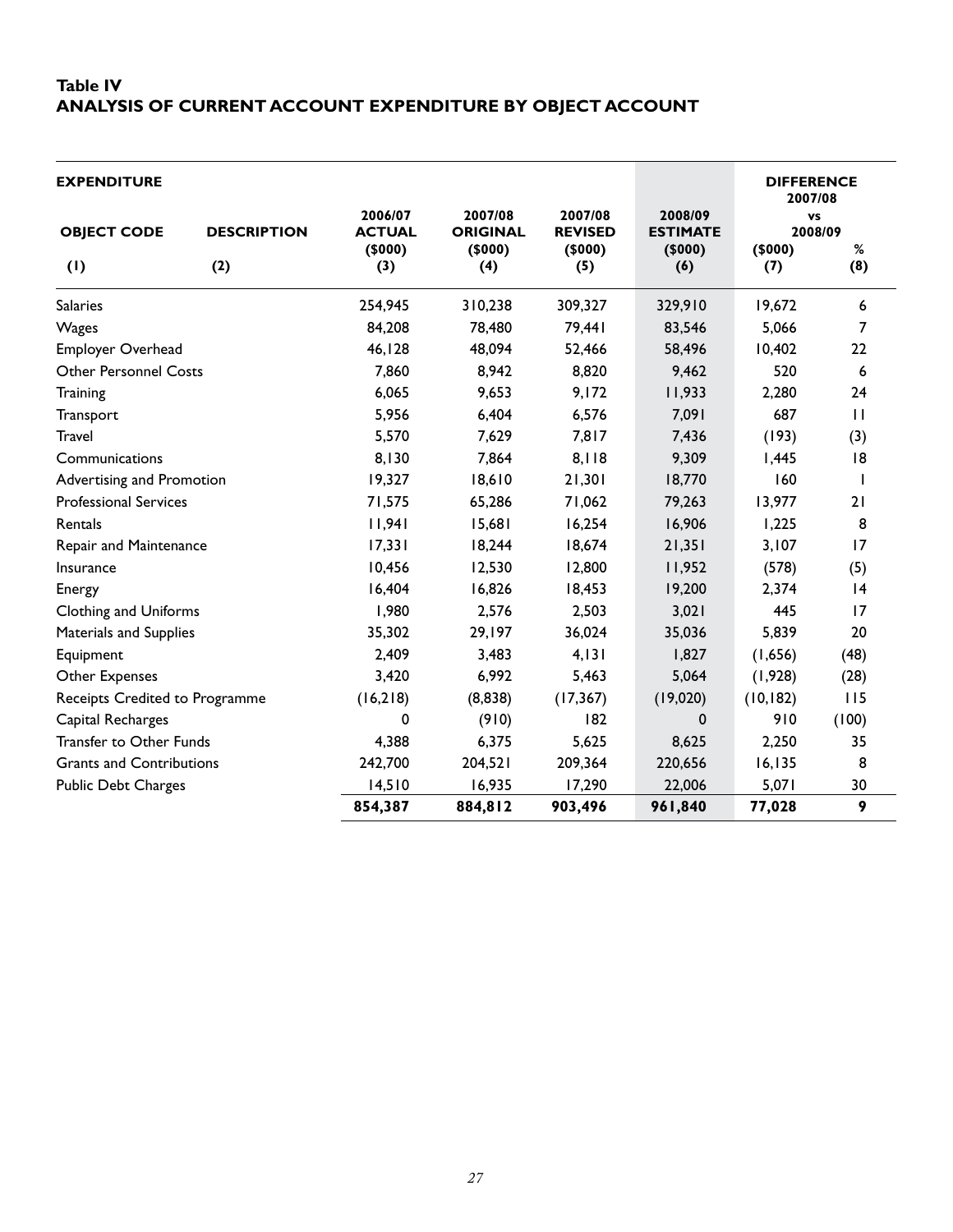#### **Table V Expansion (Reduction) of Programmes in 2008/09 Current Account Expenditure Estimates**

The following are the major variations from 2008/09 Original Estimates which, in the main, do not relate to pay awards or increases in prices.

| <b>HEAD</b> |                                    |                                                                                                        | \$000   |
|-------------|------------------------------------|--------------------------------------------------------------------------------------------------------|---------|
|             | <b>NON-MINISTRY DEPARTMENTS</b>    |                                                                                                        |         |
| 63          | <b>Parliamentary Registrar</b>     | General Election operational costs                                                                     | (600)   |
|             |                                    | <b>SUBTOTAL NON-MINISTRY</b>                                                                           | (600)   |
|             | <b>CABINET OFFICE/MOTT</b>         |                                                                                                        |         |
| 09          | <b>Cabinet Office</b>              | London Office                                                                                          | 800     |
|             |                                    | Sustainable Development                                                                                | 200     |
|             |                                    | Health and Safety Coordinator - PS 31                                                                  | 86      |
|             |                                    | Public Access to Information                                                                           | 200     |
| 15          | <b>Management Services</b>         | Job Evaluation System Update                                                                           | 150     |
| 26          | <b>Human Resources</b>             | Transfer of savings                                                                                    | (300)   |
| 30          | <b>Marine and Ports</b>            | Increased operational costs                                                                            | 900     |
| 31          | <b>Airport Operations</b>          | Contractual increases: BAS/SERCO, Meteorology,<br>Maintenance and Engineering, Ground Electronics, ATC | 484     |
|             |                                    | Airport Traffic Officers                                                                               | 150     |
|             |                                    | Operational Costs - Air Terminal                                                                       | 132     |
| 33          | <b>Tourism</b>                     | Transfer of savings                                                                                    | (5,000) |
| 34          | <b>Transport Control Dept</b>      | Increased overtime provision                                                                           | 90      |
|             |                                    | <b>IT Consultant</b>                                                                                   | 250     |
| 35          | <b>Public Transportation Board</b> | 15 min. extended service and increased school scheduling                                               | 250     |
|             |                                    | Increased operational costs                                                                            | 175     |
|             |                                    | Vehicle insurance                                                                                      | 225     |
|             |                                    | Increased training provision                                                                           | 100     |
|             |                                    | Maintenance bus shelters                                                                               | 60      |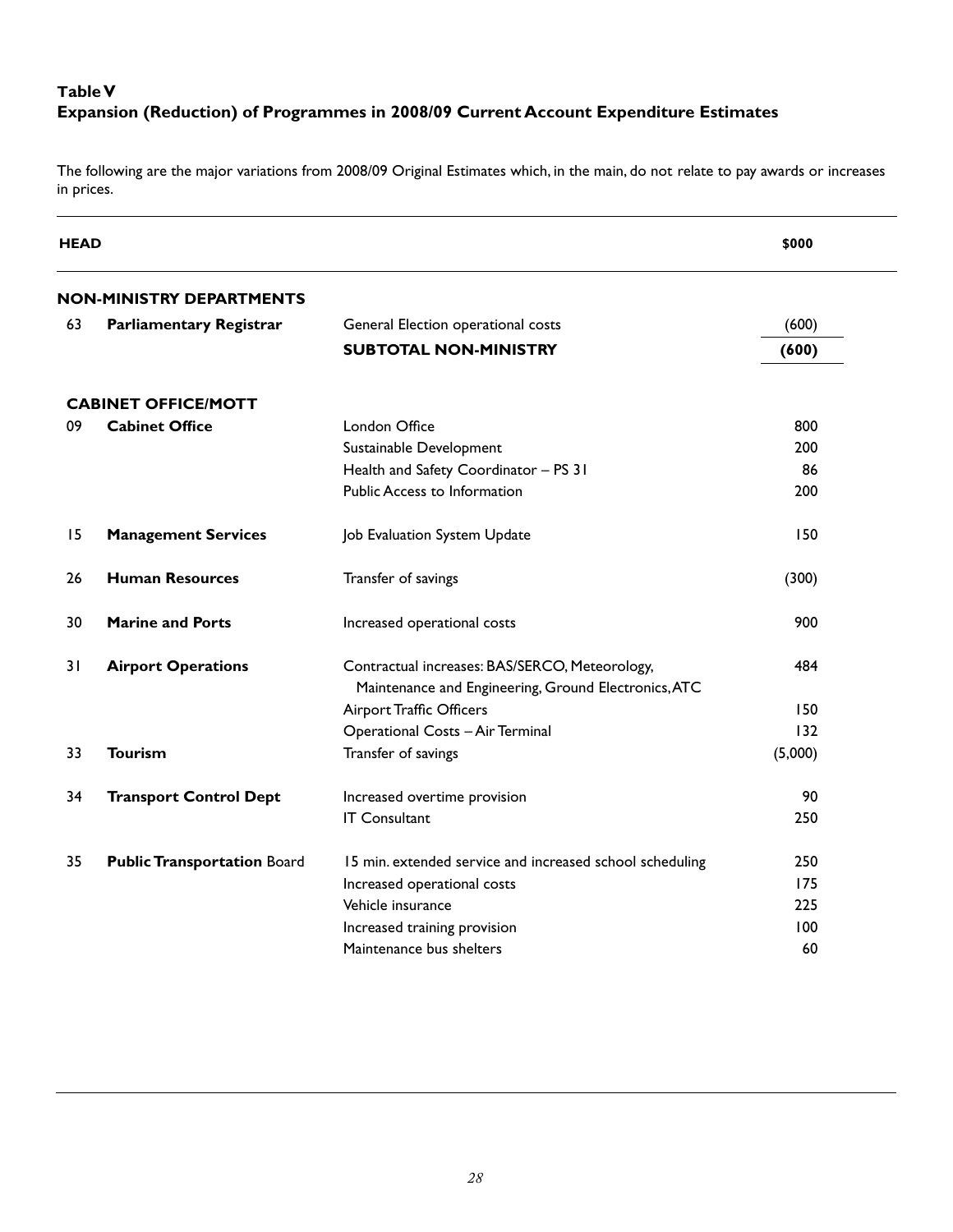#### **Table V** *continued*

| <b>HEAD</b> |                                      |                                                                                                        | \$000 |
|-------------|--------------------------------------|--------------------------------------------------------------------------------------------------------|-------|
| 51          | <b>Communication and Information</b> | Set-up of Government Television Station staffing:<br>Part-time Programme Hosts<br>Part-time Floor Crew | 250   |
| 57          | <b>Civil Aviation</b>                | Increased consultancy provision for Aircraft Registry                                                  | 800   |
| 73          | <b>Maritime Administration</b>       | Transfer of savings                                                                                    | (180) |
|             |                                      | <b>SUB TOTAL CABINET OFFICE/MOTT</b>                                                                   | (178) |
|             | <b>MINISTRY OF JUSTICE</b>           |                                                                                                        |       |
| 04          | <b>Attorney General's Chambers</b>   | Additional staffing:                                                                                   |       |
|             |                                      | Deputy Solicitor General - PS 45                                                                       | 149   |
|             |                                      | Senior Crown Counsel - PS 43                                                                           | 137   |
|             |                                      | Deputy Parliamentary Counsel - PS 44                                                                   | 143   |
|             |                                      | <b>Assistant Parliamentary Counsel - PS 32</b>                                                         | 89    |
| 75          | <b>Public Prosecutions</b>           | Additional Staffing:                                                                                   | 50    |
|             |                                      | Deputy Director (Admin) - PS 45                                                                        | 149   |
|             |                                      | <b>SUB TOTAL JUSTICE</b>                                                                               | 717   |
|             | <b>MINISTRY OF FINANCE</b>           |                                                                                                        |       |
| 10          | <b>Finance HQ</b>                    | Transfer of savings                                                                                    | (500) |
| 28          | <b>Social Insurance</b>              | War Veterans' Benefits                                                                                 | 2,000 |
|             |                                      | Increased provision for Portability Claims                                                             | 2,700 |
|             |                                      | Provision for Medical Assistance                                                                       | 500   |
|             |                                      | Addt'l Temp. Staff - Claims processing                                                                 | 300   |
| 39          | <b>Registrar of Companies</b>        | Additional consultancy provision                                                                       | 100   |
|             |                                      | <b>SUB TOTAL FINANCE</b>                                                                               | 5,100 |
|             | <b>MINISTRY OF EDUCATION</b>         |                                                                                                        |       |
| 41          | <b>Bermuda College</b>               | Increase grant provision                                                                               | 1,300 |
|             |                                      | <b>SUB TOTAL EDUCATION</b>                                                                             | 1,300 |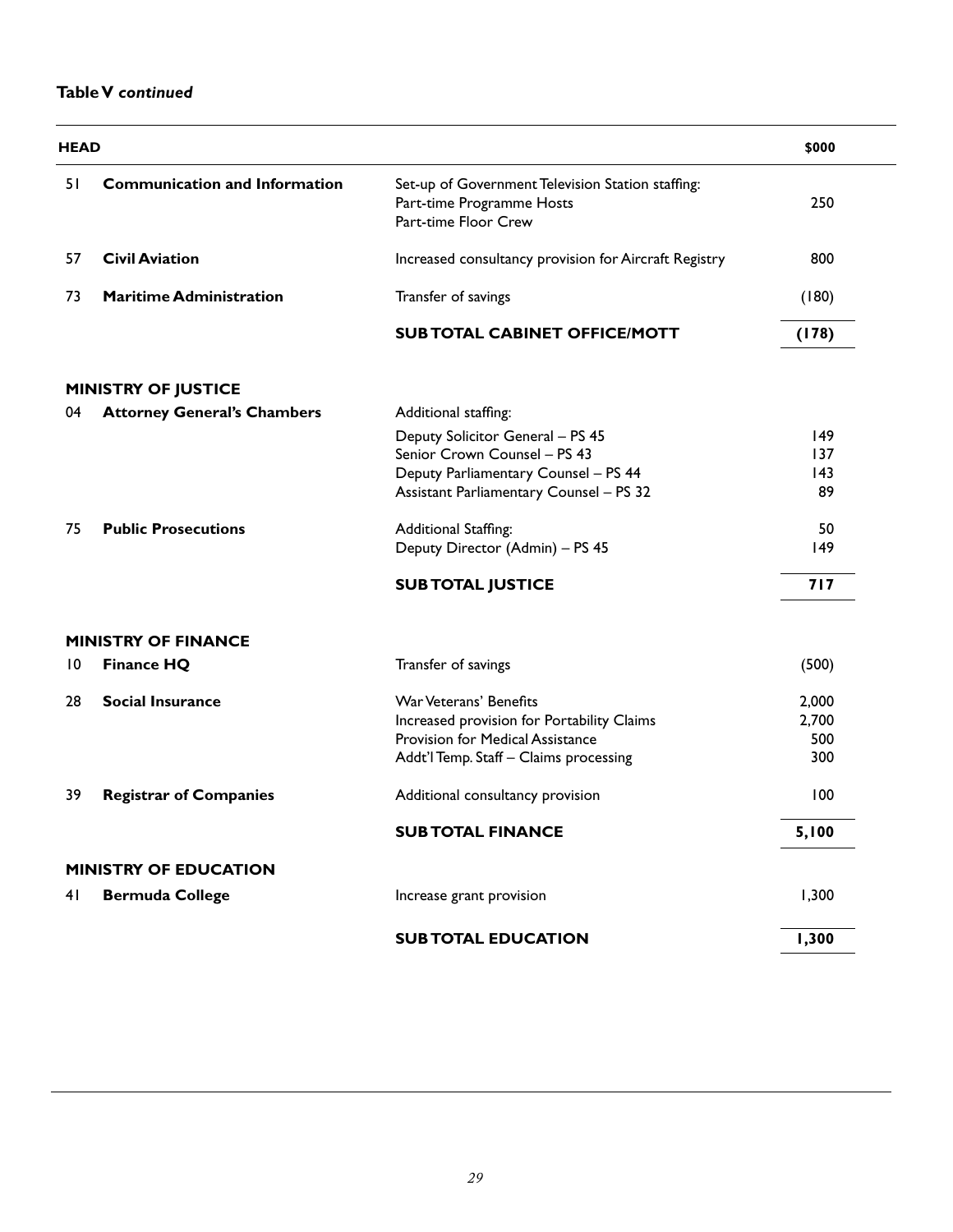**Table V** *continued*

| <b>HEAD</b> |                                                      |                                                                                                | \$000  |
|-------------|------------------------------------------------------|------------------------------------------------------------------------------------------------|--------|
|             | <b>MINISTRY OF HEALTH</b>                            |                                                                                                |        |
| 21          | <b>Health HQ</b>                                     | LCCA grant increased provision                                                                 | 300    |
|             |                                                      | Public Health Scholarships                                                                     | 150    |
|             |                                                      | Other grant provisions                                                                         | 50     |
| 22          | <b>Health</b>                                        | Operations and Staff regradings of the St. George's Rest Home                                  | 1,190  |
|             |                                                      | Operations and Staff regradings of Lefroy House                                                | 500    |
|             |                                                      | Increased provision for child health                                                           | 100    |
|             |                                                      | Increased provision for water and food analysis                                                | 75     |
| 24          | <b>Hospitals</b>                                     | KEMH increased patient subsidy                                                                 | 5,018  |
|             |                                                      | Mid-Atlantic Wellness Institute increased subsidy                                              | 2,998  |
|             |                                                      | <b>SUB TOTAL HEALTH</b>                                                                        | 10,381 |
|             | <b>MINISTRY OF THE ENVIRONMENT AND SPORTS</b>        |                                                                                                |        |
| 50          | <b>Environment and Sports HQ</b>                     | Increased consultancy provision                                                                | 150    |
| 32          | <b>Planning</b>                                      | Increased consultancy provision for review of planning and<br>building legislation, procedures | 200    |
|             |                                                      | <b>SUB TOTAL ENVIRONMENT AND SPORTS</b>                                                        | 350    |
|             | <b>MINISTRY OF CULTURE AND SOCIAL REHABILITATION</b> |                                                                                                |        |
| 71          | <b>Culture and Social</b>                            | Mirrors Programme                                                                              | 1,760  |
|             | <b>Rehabilitation HQ</b>                             |                                                                                                |        |
| 23          | <b>Child and Family Services</b>                     | Increased operational costs                                                                    | 160    |
|             |                                                      | Increased provision for Family Services                                                        | 110    |
|             |                                                      | Increased provision for Foster Care                                                            | 310    |
|             |                                                      | Increased provision for Home-Based Programme                                                   | 150    |
|             |                                                      | Increased provision for Psycho-Educational Programme                                           | 100    |
| 55          | <b>Financial Assistance</b>                          | Increased provision for Social Assistance                                                      | 2,700  |
|             | <b>CULTURE AND SOC. REHAB. TOTAL</b>                 |                                                                                                | 5,290  |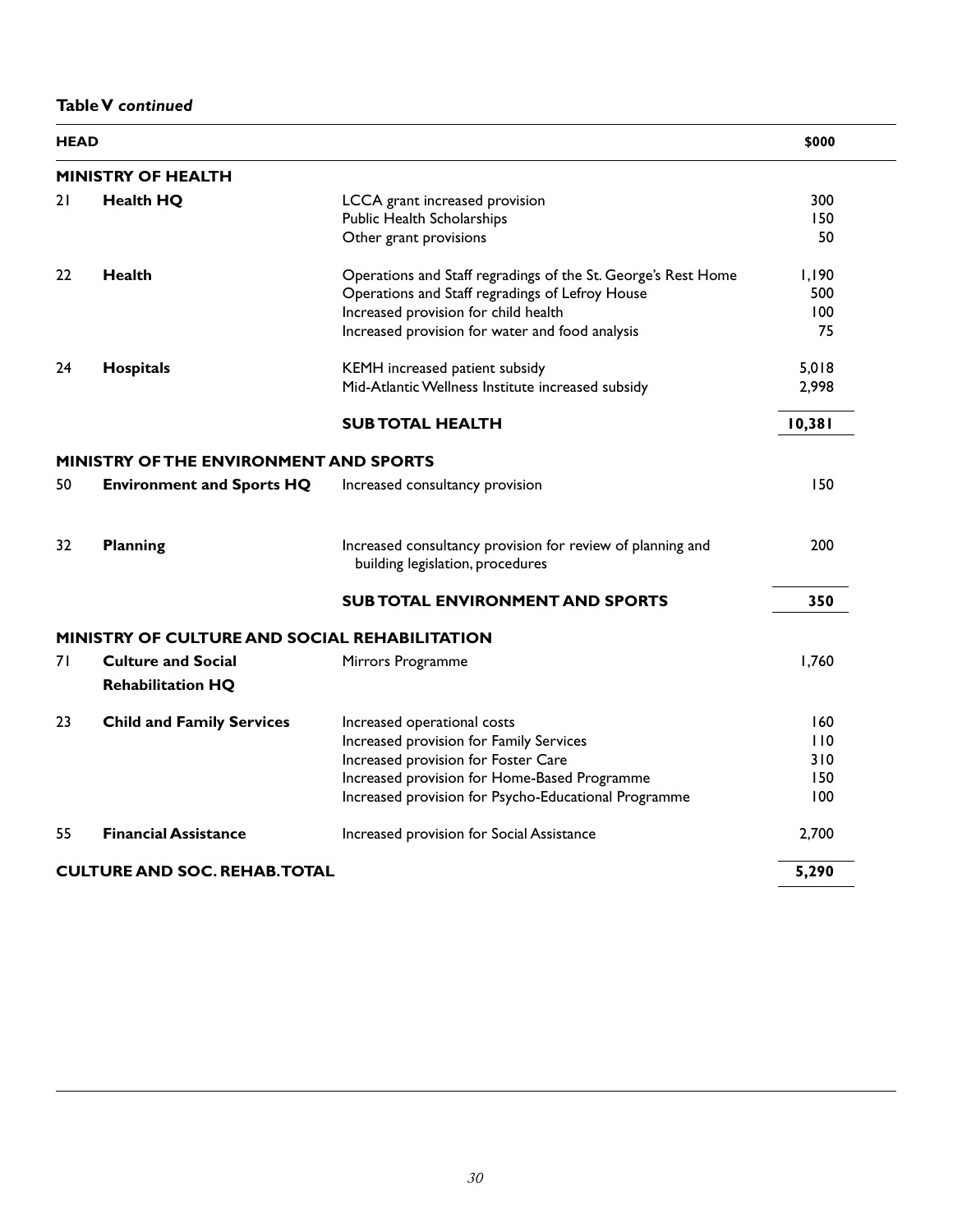#### **Table V** *continued*

| <b>HEAD</b>     |                                                                                      |                                                                       | \$000  |
|-----------------|--------------------------------------------------------------------------------------|-----------------------------------------------------------------------|--------|
| 56              | <b>Human Affairs</b>                                                                 | Increased operational costs                                           | 45     |
| 88              | <b>National Drug Control</b>                                                         | Increased provision for Prevention and Treatment<br>programme support | 1,400  |
|                 |                                                                                      | <b>SUB TOTAL CULTURE AND SOC. REHAB.</b>                              | 6,835  |
|                 | MINISTRY OF LABOUR, HOME AFFAIRS AND HOUSING                                         |                                                                       |        |
| $\overline{13}$ | <b>Post Office</b>                                                                   | <b>Delivery Project</b>                                               | 400    |
| 27              | <b>Immigration</b>                                                                   | Additional Staffing: Primary Line Airport Inspectors - PS20           | 550    |
|                 |                                                                                      | Increase provision for production of e-passports                      | 150    |
| 42              | <b>Rent Commissioner</b>                                                             | Boarding Housing Legislation and Regulations                          | 100    |
| 53              | <b>Bermuda Housing Corp.</b>                                                         | Increased grant provision                                             | 1,700  |
| 60              | <b>Labour and Training</b>                                                           | Increased provision for National Training Board                       | 400    |
| 83              | Labour, Home Affairs and Housing HQ                                                  | Hustle Truck                                                          | 1,000  |
|                 |                                                                                      | Hope for Life                                                         | 200    |
|                 |                                                                                      | <b>National Security Operative</b>                                    | 400    |
|                 |                                                                                      | <b>SUB TOTAL</b>                                                      |        |
|                 |                                                                                      | <b>LABOUR, HOME AFFAIRS AND HOUSING</b>                               | 4,900  |
|                 | MINISTRY OF ENERGY, TELECOMMUNICATIONS AND E-COMMERCE                                |                                                                       |        |
| 90              | Ministry of Energy, Telecommunications Set up of new Department<br>and E-Commerce HQ |                                                                       | 606    |
| 89              | <b>Energy</b>                                                                        | Set up of new Department                                              | 559    |
|                 |                                                                                      | <b>SUB TOTAL ENERGY,</b>                                              |        |
|                 |                                                                                      | <b>TELECOMMUNICATIONS AND E-COMMERCE</b>                              | 1,165  |
|                 | <b>GRAND TOTAL NEW MONEY ALL MINISTRIES</b>                                          |                                                                       | 29,970 |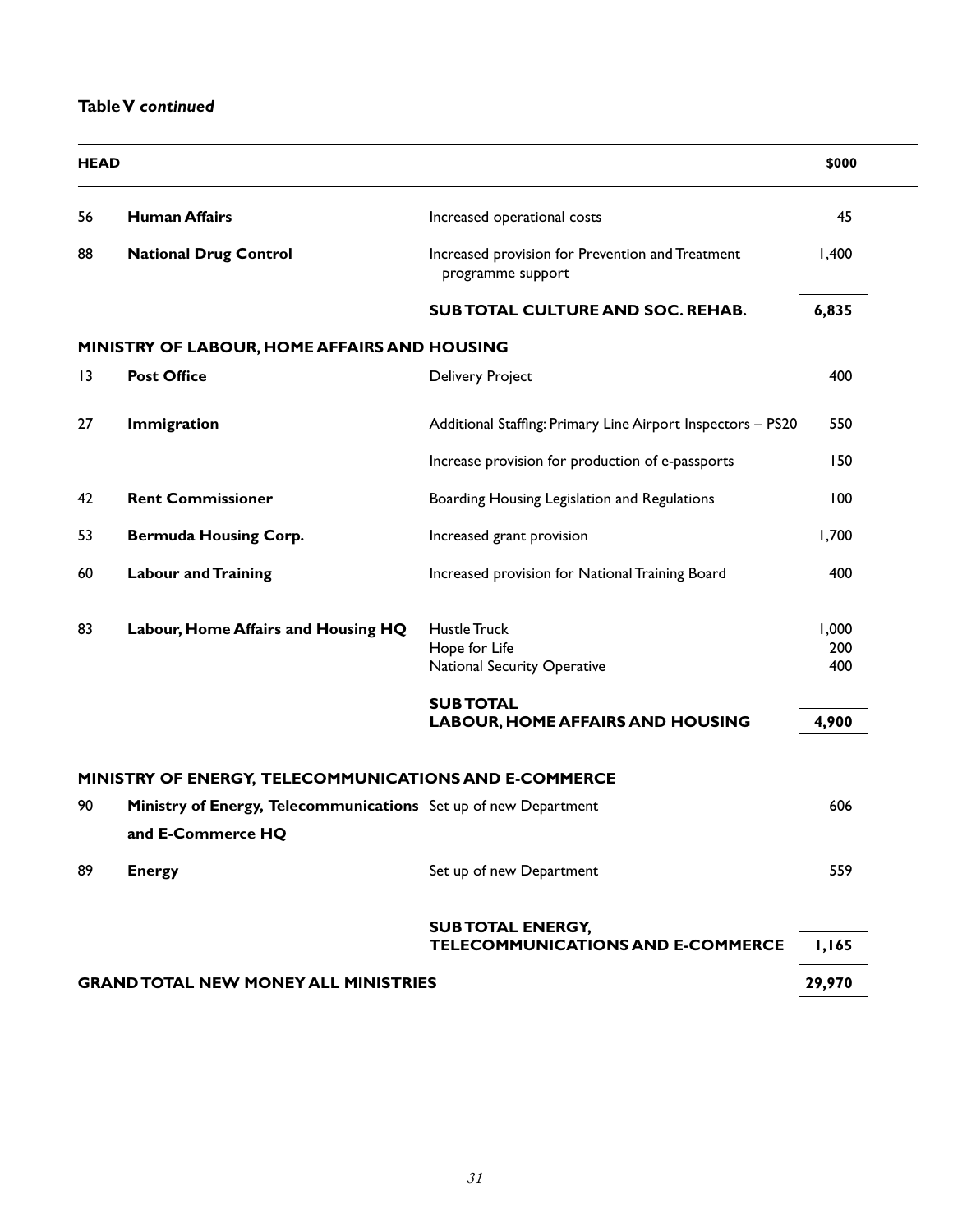#### **Table VI GOVERNMENT OF BERMUDA DEBT AND LOAN GUARANTEES**

#### **UTILISATION OF STATUTORY BORROWING POWERS**

| <b>ACTUAL</b><br>2006/07<br>(5000) | <b>DETAILS</b>                                             | <b>REVISED</b><br><b>ESTIMATE</b><br>2007/08<br>(5000) | <b>ESTIMATE</b><br>2008/09<br>(5000) |
|------------------------------------|------------------------------------------------------------|--------------------------------------------------------|--------------------------------------|
|                                    | <b>DEBT AND LOAN GUARANTEES OUTSTANDING AS OF 31 MARCH</b> |                                                        |                                      |
| 255,000                            | Borrowings Under Loan Facilities (Govt)                    | 345,000                                                | 456,441                              |
| 255,000                            | Total Debt Outstanding (Govt)                              | 345,000                                                | 456,441                              |
| 1.498                              | National Education Guarantee Scheme                        | 4,000                                                  | 4,000                                |
| 0                                  | Bermuda Land Development Co. Guarantee                     | $\Omega$                                               | 5,000                                |
| 256,498                            | <b>Total Loan Facilities and Guarantees</b>                | 349,000                                                | 465,441                              |
| 58,339                             | Less: Sinking Fund Contributions (Note (ii))               | 66,482                                                 | 78,111                               |
|                                    | Net Cumulative Government                                  |                                                        |                                      |
| 198,159                            | Debt and Guarantees Outstanding (Note (iii))               | 282,518                                                | 387,330                              |

**Note:** (i) Government introduced a Sinking Fund with effect 31 March1993. The intent being to set aside a sum equivalent to 2.5% of the public debt outstanding at the end of the preceeding year, in order to repay debt. The Sinking Fund is earning interest at approximately 4.0%

(ii) The total amount of utilised Loan Facilities and Loan Guarantees is restricted by the Government Loans Act 1978, as amended. With effect from 1 April 2008, the statutory debt limit was increased to \$550 million.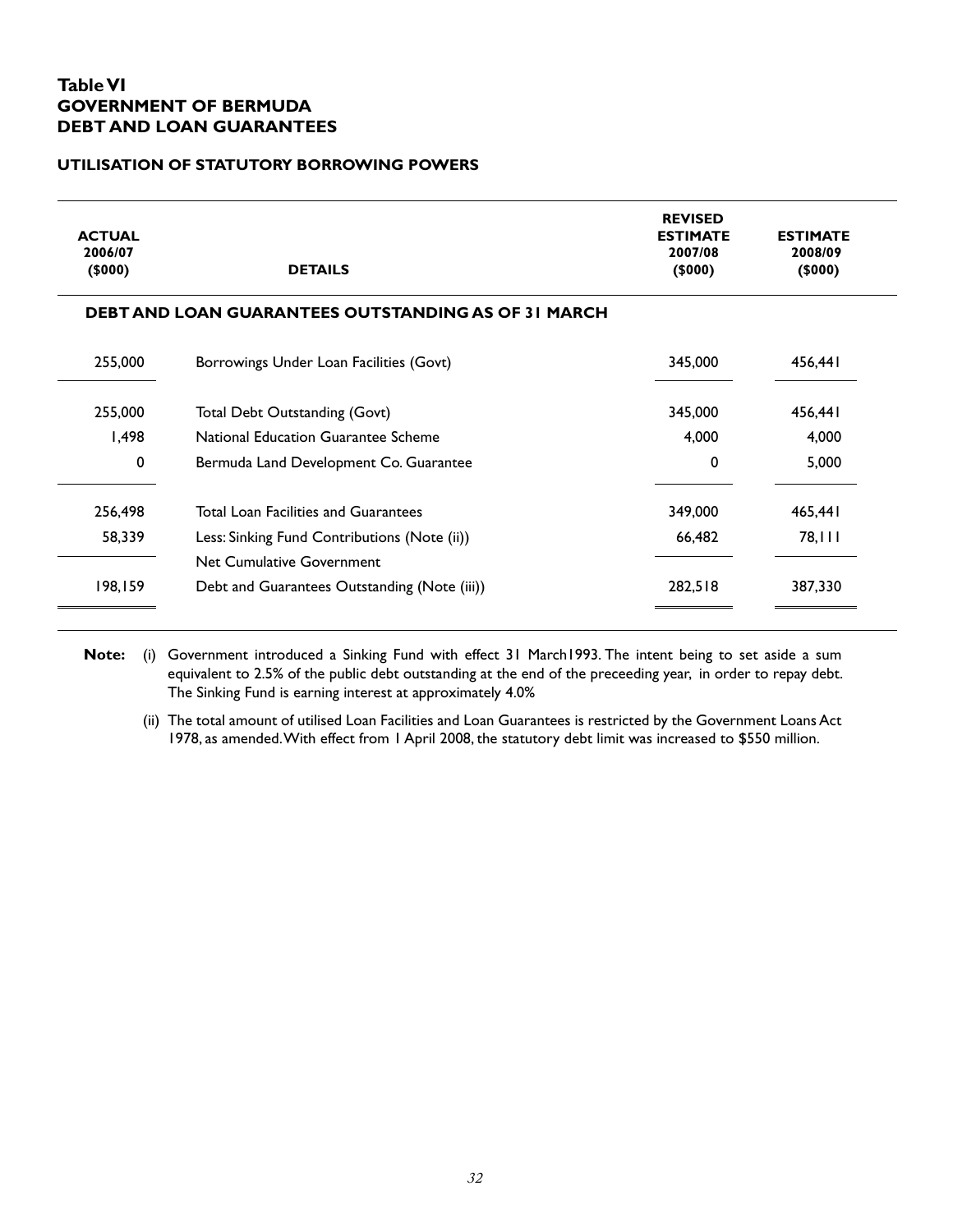## **Estimated Expenditure 2008/09 in BD\$ Millions\***



\*Expenditures reflect total estimated 2008/09 appropriations of \$1,081.2 million 'actual' expenditure will exceed appropriated amounts by an 'anticipated' \$35.5 million of unspent capital appropriations from prior years.

#### **Categories of expenditure expressed as a percentage of total estimated expenditure for 2008/09 of \$1,081.2 million**